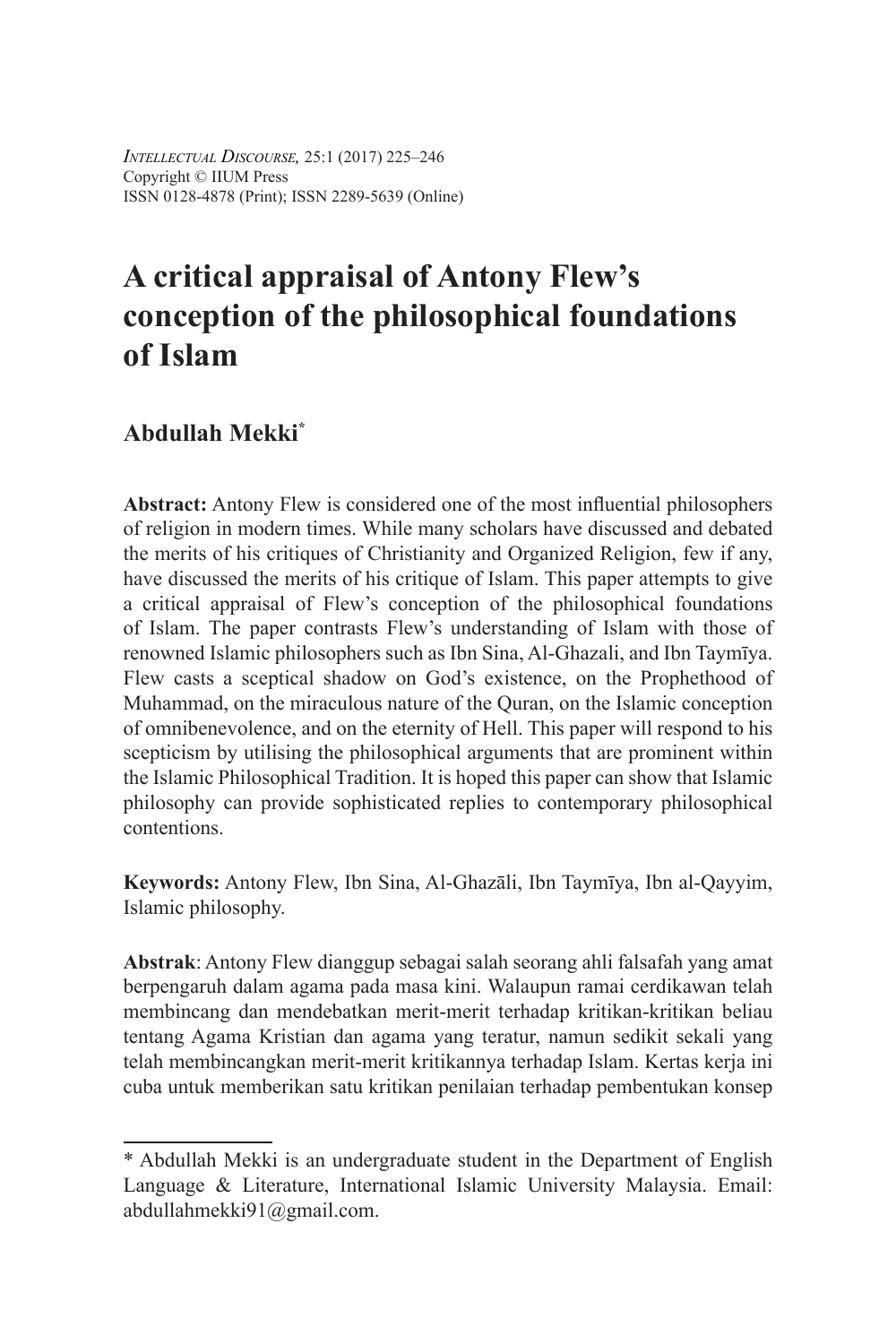yang diutarakan oleh Flew bagi falsafah asas-asas Islam. Kertas kerja ini juga turut membandingkan kefahaman Flew terhadap Islam dengan beberapa orang falsafah-falsafah Islam lain yang terkenal seperti Ibn Sina, Al-Ghazali, dan Ibn Taymīya. Flew membentuk satu bayangan skeptikal terhadap kewujudan Tuhan, kerasulan Nabi Muhammad, sifat ajaib Al-Quran, mengenai konsep muhibah (omnibenevolence), dan bagi kewujudan dan kekekalan Neraka. Kertas kerja ini akan bertindakbalas ke atas keraguan beliau dengan menggunakan perbincangan falsafah yang terkenal dalam Tradisi Falsafah Islam. Adalah diharapkan bahawa kertas kerja ini akan dapat menunnjukkan bahawa falsafah Islam dapat memberikan jawapan-jawapan yang canggih terhadap pertikaian falsafah sejagat.

**Kata kunci:** Antony Flew, Ibn Sina, Al-Ghazāli, Ibn Taymīya, Ibn al-Qayyim, Omnibenevolence, Falsafah Islam.

### **Introduction**

Intellectuals, unlike the vulgar, do not see our multi-coloured life as a monochrome film. Their job, after all, is to think beyond the walls that confine the thoughts of the common man. Some people believe intellectuals cannot be trapped inside a framework. This view invokes an image: a wild sea whose waves toss drift wood about, and in the middle of the sea is a rock, stern, defiant, aloof. This image is nonsense. Intellectuals are not rocks; they are people. They too can be trapped inside a framework. Objectivity is not impossible, but biasness is widespread, *especially* among intellectuals.

Bertrand Russell, in 1920, went to Russia to see how the Bolsheviks were ruling. He felt Russia was "an asylum of homicidal lunatics" (cited in Ironside, 1996, p. 147).When putting his emotions into words, Russell used a comparison. "Mahommedanism and Bolshevism," he wrote, "are practical, social, unspiritual, concerned to win the empire of this world" (Russell, 1921, p. 114).

#### **Islam, unspiritual?**

Fuḍayl b. 'Iyād said, "If the whole world was given to me, and if God permitted me to take it, I would still think it filthy" (Ibn Al-Jawzi, 1996, vol 1, p. 141). Ahmad b. Hanbal used to pray three hundred raka'āt every day. After he was tortured in prison, he could only pray one hundred and fifty raka'āt every day; he was nearly eighty years old. Um Ṭalq prayed four hundred raka'āt every day. Khansā bt. Khidām fasted every day for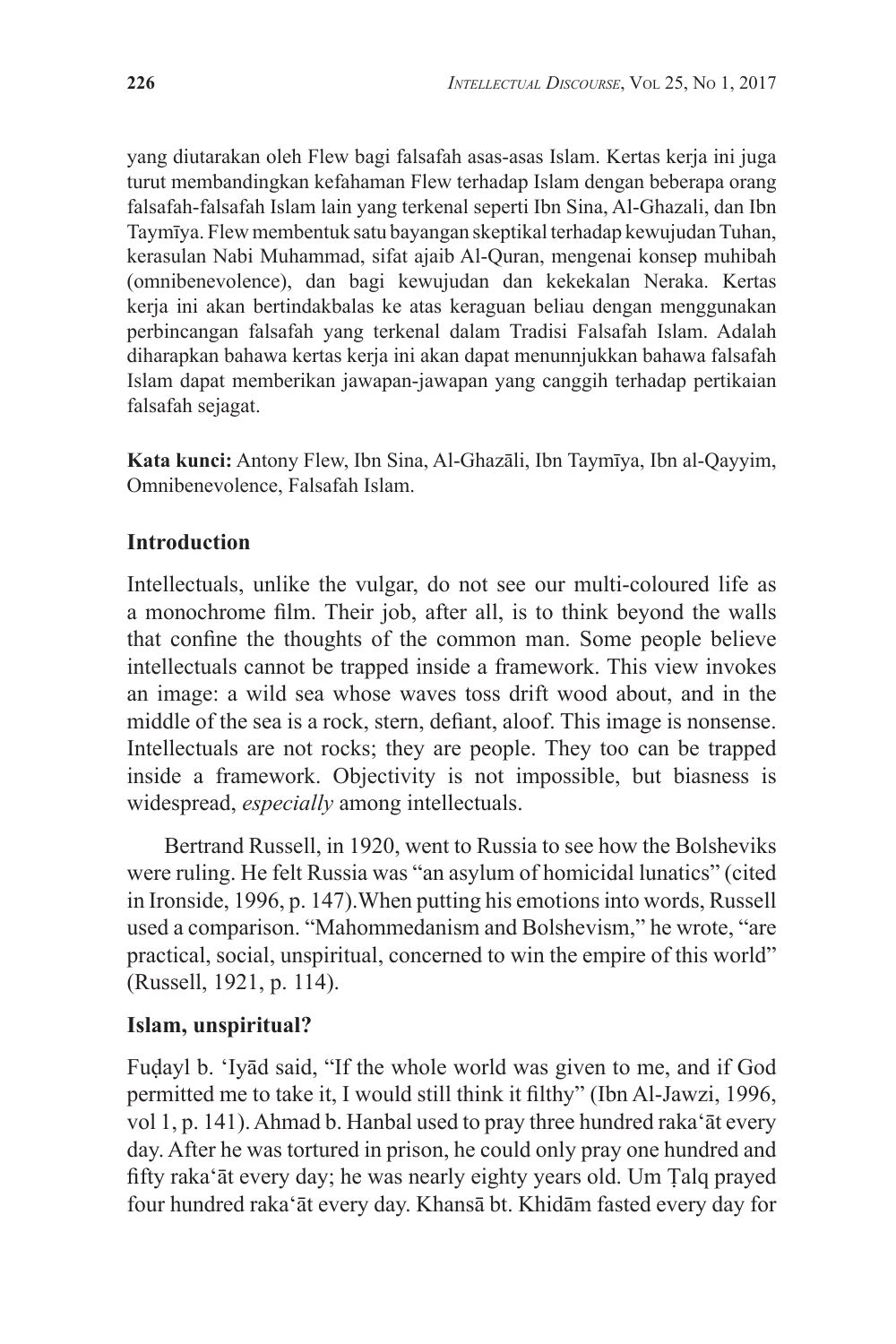forty years. She cried till she became blind. She prayed till she could not stand.

These are examples of Islamic spirituality. I could give a hundred more examples before breakfast, if I wanted to. But that would not be necessary. There are hundreds of volumes written on the practice and theory of Islamic spirituality. This, however, did not dissuade the author of *The Practice and Theory of Bolshevism* from equating Islamic spirituality to Bolshevik non-spirituality.

Russell (1921) says that Muhammad, like Marx, would have worshiped the devil, if that would have led him to getting the keys of this world (p. 114). Quraysh did offer to give Muhammad the keys of Mecca, if he stopped preaching Islam. But Muhammad rejected the offer (Ibn Hishām, 2004, vol. 1, pp. 206-207). Russell did not judge Islam for what it is, but for what he made it out to be. Antony Flew did the same.

This paper examines Flew's article, "The Terrors of Islam" in which he misrepresents the basic tenets of Islam. This paper provides a philosophical 'correction' of his misrepresentation. Section Two of the paper deals with Ibn Sina's argument for the existence of God. Section Three touches on Al-Ghazāli's argument for the miracle of the Quran while Section Four deals with al-Ghazāli's view of the love of God. Section Five examines Ibn Taymīya's and Ibn al-Qayyim's views of the finitude of Hell and Section Six clarifies Islam's doctrine of Divine Punishment. This paper concludes on the note that the Enlightenment faithful must write about Islam after learning it, *not* before.

#### **The argument from possibility**

Flew makes assertions about the Qur'an with the confidence of a man who has mastered it. He writes:

> The question whether Muhammad was a Messenger from the Mosaic God must be distinguished from the logically prior question whether there is such a sender of Messengers. The affirmative answer to that logically prior question the Koran *takes absolutely for granted* [emphasis added] (1994, p. 279).

The Quran, he says, does not give any arguments for God's existence; instead, it assumes God's existence. The reason for this, Flew says, is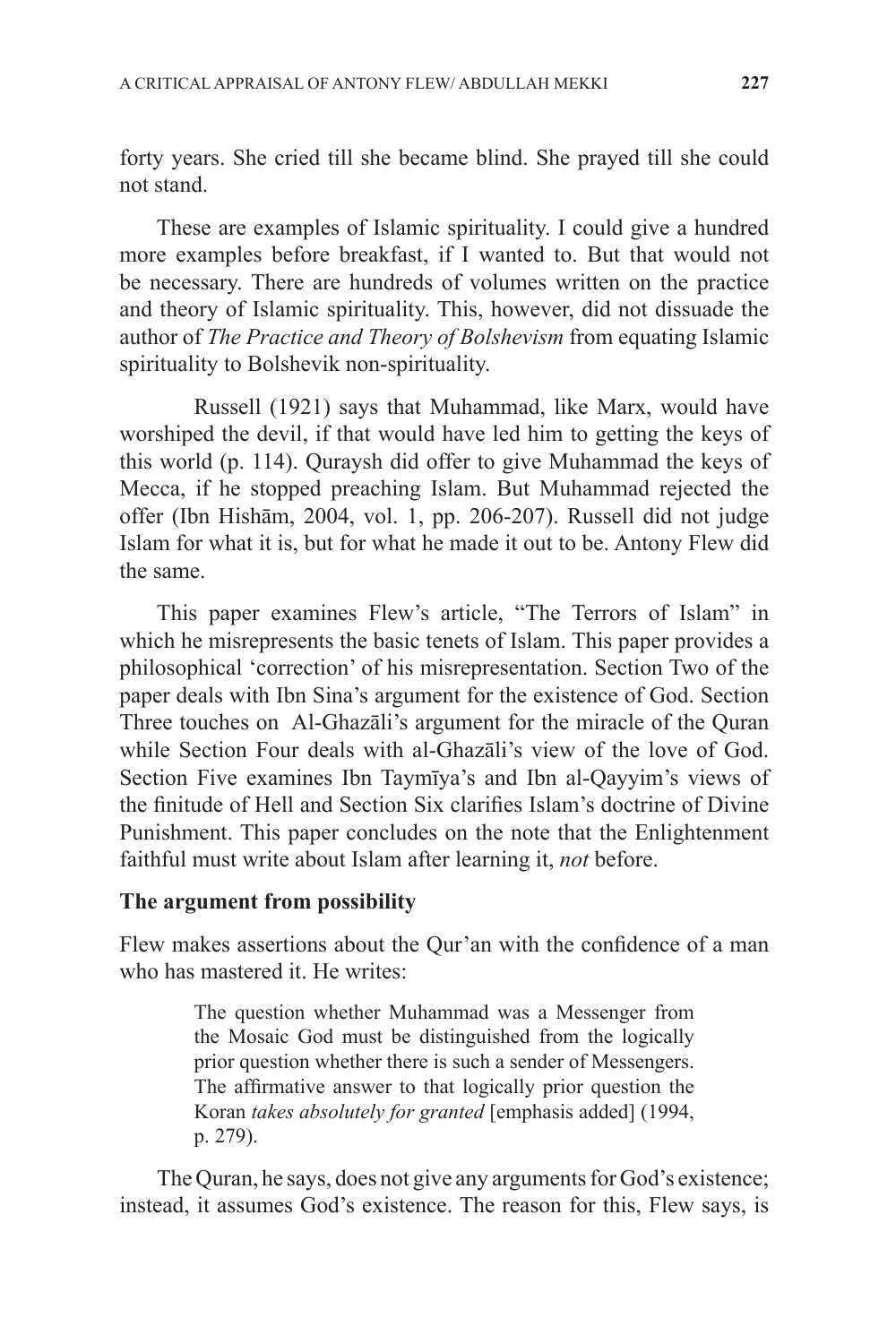that the Quran presupposes that its readers know the Bible (p.279). To truly appreciate Flew's words, I will discuss an argument used by Ibn Sina, the "Grand Master" of Islamic philosophy.

Ibn Sina used the argument from possibility (*Dalīl al-Imkān*) to prove God's existence (McGinnis, 2013). He tells us that existence is the most basic notion we know. It is so basic that partisans of existence cannot prove that there is existence. Any argument they use will beg the question. The notions of necessity and possibility share the same status as existence. There is no way of defining necessity without referring to possibility, and vice versa.

These notions, though they cannot be defined, can be *described*. For Ibn Sina, there are three categories of existence. There is the 'necessary in itself': that which exists without a cause and cannot fail to exist. There is the 'possible in itself': that which may or may not exist, depending if a cause acts on it or not. Then there is the 'possible in itself, necessary through another': that which may not exist, but exists necessarily due to a cause. The descriptions help us identify which category of existence a thing belongs to.

Ibn Sina asks us to consider the set of all possible things. He is not worried about how many members it has. Ibn Sina, a generous host, is willing to accept an infinite number of possible guests into the set.

Anything that exists is either necessary or possible. Is the set of all possible things necessary? Ibn Sina says no. And for good reasons. Let us suppose that the set is 'necessary in itself'. Any set exists due to its members. That means the set of all possible things is 'necessary through another'. To get out of the contradiction, we have to drop the supposition. A thing that is 'necessary in itself' cannot fail to exist. What will happen to the set if all its members die? It will, no doubt, commit suicide, but with no civilian casualties.

The set of all possible things is possible. The cause of the set resides either in the set itself or outside the set. Searching for the cause inside the set is like searching for the sea inside the sky. Ibn Sina shows this by taking us down Contradiction Alley.

Let us assume the cause resides in the set. This cause owes its existence to either the necessity tribe or the possibility tribe. The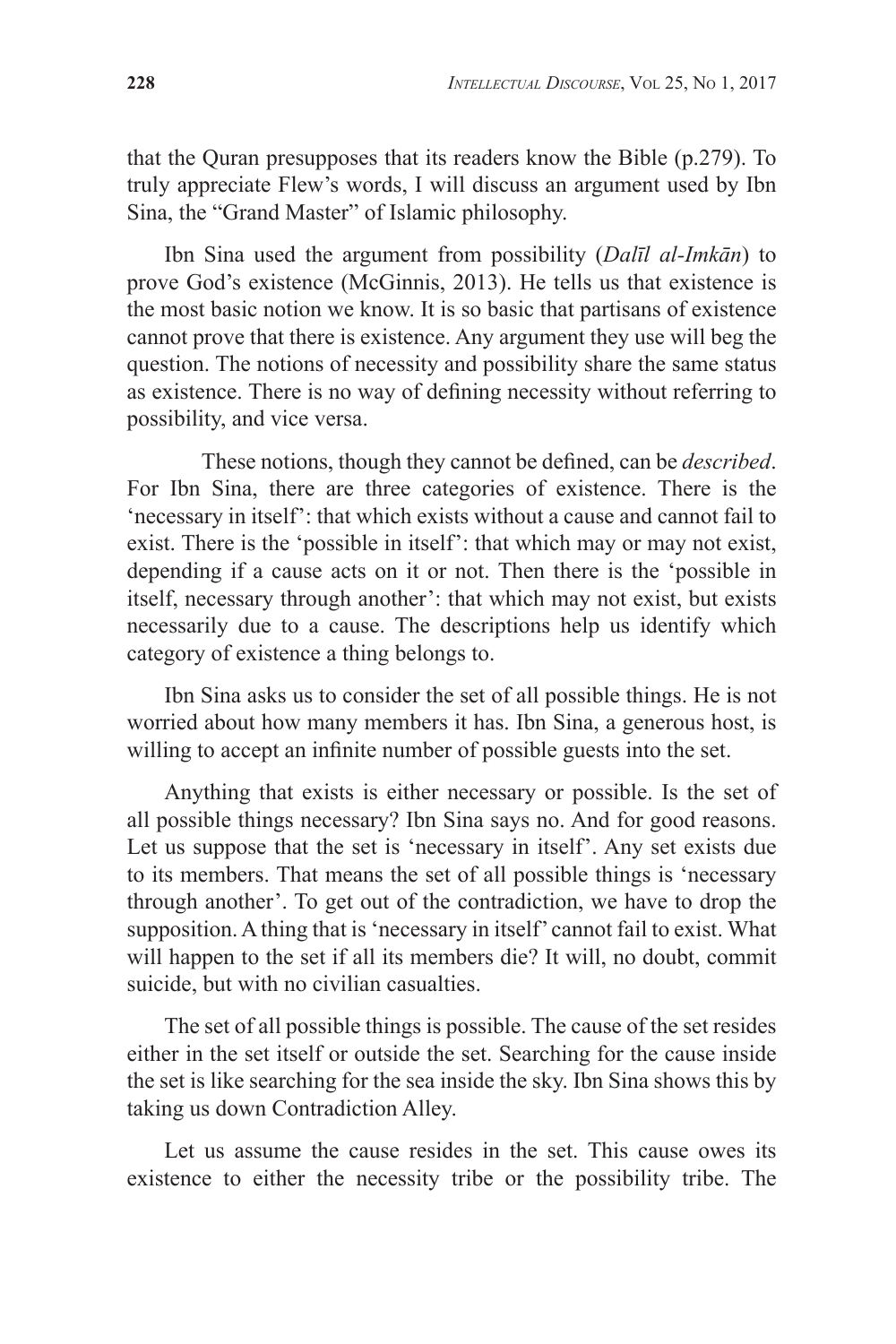necessity tribe is not in the set, because all members of the set are possible.

If a member of the set caused the set to exist, then the member will have caused itself to exist; since, it is part of the set. Cause and effect will be united as one. Christians will see a precedent for this union of opposites in Jesus Christ. This view, it must be said, is historically and logically incorrect: historically incorrect, because the incarnation of cause in effect took place before Jesus's time; logically incorrect, because such an incarnation is impossible.

The possibility tribe does not have a deity who disregards the laws of logic. It also does not have the cause of the set. The cause of the set must reside outside the set.

We expect Ibn Sina to move to the next part of the argument; he does not. Ibn Sina is a man of many virtues. He is patient, forcing himself to listen to those who believe in self-causation. He is tolerant, accepting that self-causation is not as absurd as he believes it is. He is, above all, reasonable, showing why the cause, even if it caused itself, cannot be found inside the set.

Suppose the cause caused itself. Suppose also that it resides in the set. It will exist necessarily due to itself. It will also exist in the possibility tribe. The cause is in the wrong tribe; tribesmen butcher outsiders.

The cause of the set of all possible things is outside the set. It cannot be possible, because that would mean a possible thing did not join the Global Fraternity of All Possible Things. Would a bachelor avoid joining the Global Fraternity of Bachelors? Of course not. The same goes for possible things. This means that the cause of the set is necessary. Ibn Sina says that the Necessary Existence *is* God.

Ibn Sina's argument requires little intellectual commitment. You do not need to believe that an actual infinite is impossible. You do not need to believe that our universe began at some point. You do not need to believe that our universe is the only universe that exists. You do not need to believe that there is order in our universe. You do not need to believe that there is design in nature. You do not need to believe that morals are universal. You do not need to believe that miracles are possible. You need to believe this: *something exists*.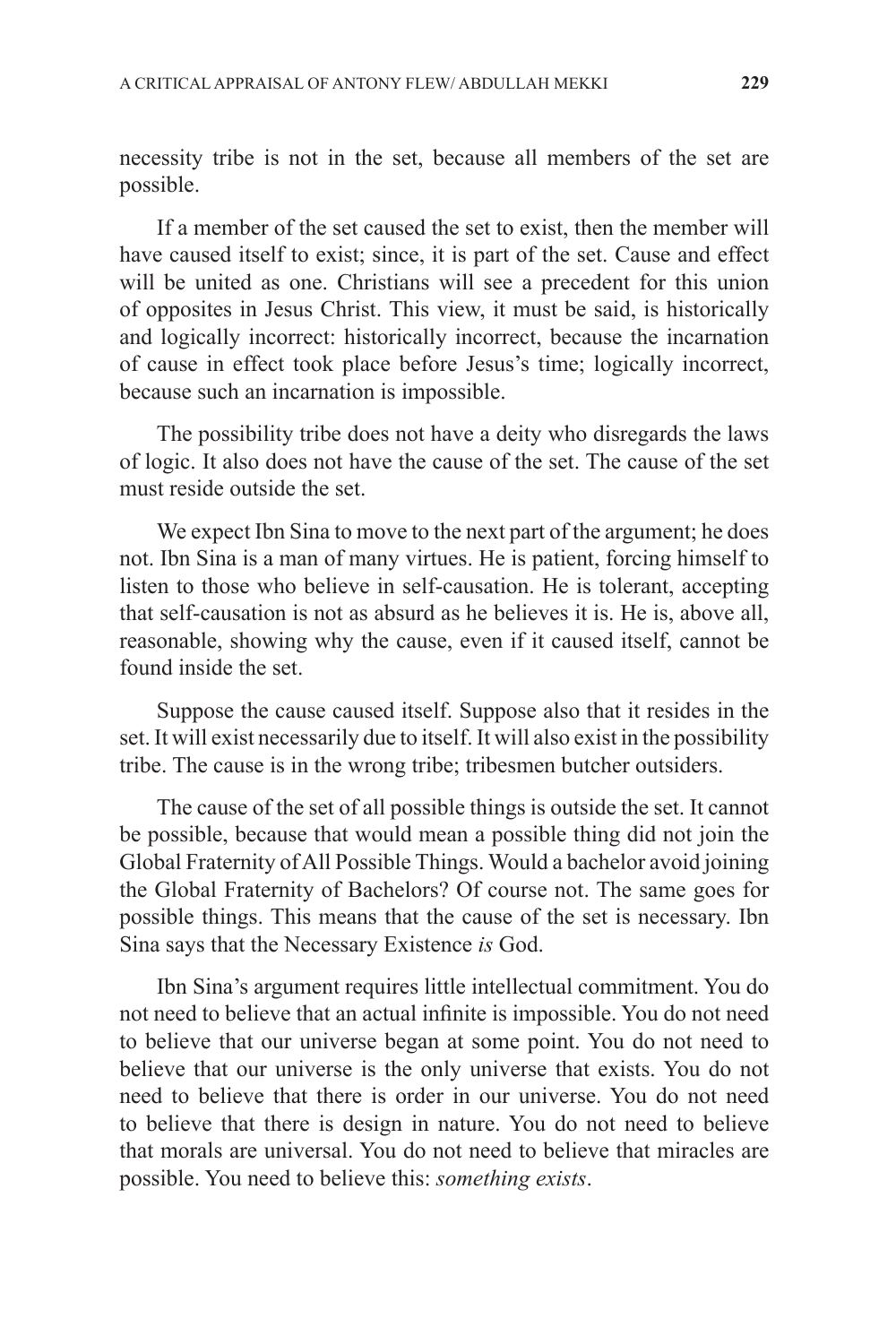Ibn Sina found the argument from possibility in the Qur'anic story of Ibrahim and his people (Ibn Sina, 1958, vol. 3, pp. 532-533). Ibrahim called his people to a simple message: worship the One True God. His people believed the heavenly bodies were gods. Ibrahim debated the issue of God with his people. He refuted their beliefs by pointing out that the heavenly bodies were possible. He told them that all possible things were in need of a Necessary Existence to sustain them; the Necessary Existence is external to the totality of all possible things; the Necessary Existence is one. His people could not refute him. They abandoned trying to rationally justify their beliefs; instead, they claimed that the safer option was to follow their pagan heritage. Ibrahim replied that the safer option was accepting the argument's conclusion, and abandoning their false beliefs. The Qur'an ends the story by praising Ibrahim for using the argument (Qur'an 6:76-83).

Flew, in the second part of his article, says that the Qur'an does not give arguments for God's existence. He then, at the end of his article, criticises the Qur'an, because it "proceeds immediately from visible facts to their Invisible Cause". He quotes the character Topsy, from *Uncle Tom's Cabin*, a novel, as if she were a logician, to show that God does not exist.

#### **The failed literary challenge**

The Qur'an, Flew wrote, "is, surely, calculated to inspire fear, indeed abject terror, rather than love" (p. 276). That's why, Flew argued, Al-Ghazāli used Pascal's Wager to scare Muslims into submission (p. 277). The image of priests and mullahs barking about hell is an atheist favourite. To the credit of atheists, it is a funny image. Only a religious bigot will deny that it is funny, or that it reflects reality, the reality of atheist frivolity, that is.

Anyone who has read Al-Ghazāli knows that he rarely used the *argument from hellfire-and-brimstone* in philosophical disputes. He was bestowed the title "Proof Of Islam". Clearly to get this honour he had to do more than just bark about hell, for both the sane and the silly can do it well.

Al-Ghazāli studied logic and philosophy under al-Juwayni. Al-Ghazāli wrote a book and presented it to his teacher. "Oh Abu Ḥāmid!" Al-Juwayni said, "You have buried me while I am still alive. You should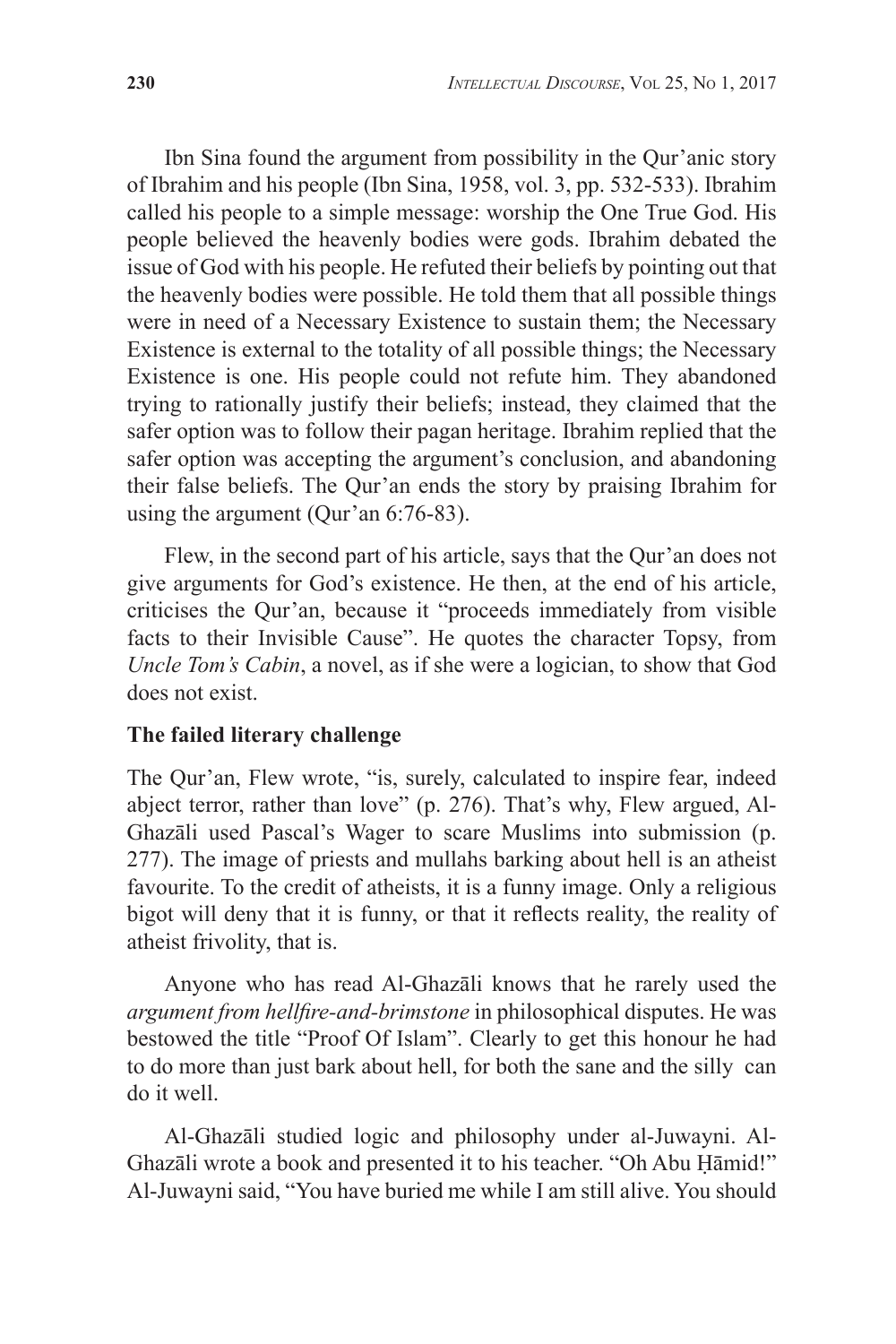have waited till I died to write this book" (cited in Ghazāli, 1994, p. 11). The student had surely eclipsed the teacher.

"Doubts", Al-Ghazāli said, "leads to truth. He who does not doubt, does not think; he who does not think, does not see; he who does not see remains blind and misguided" (1964, p. 409). Al-Ghazāli used methodic doubt in his quest for certainty, more than five hundred years before Descartes did the same in a stove-heated room.

The seeker of truth should equip himself with the tool of logic. It is as essential as the sky diver's parachute. Without logic, Al-Ghazāli says, the seeker "would not know the difference between the unsound argument and the sound one, and between the strong argument and the weak one" (1990, p. 26). Al-Ghazāli provided an argument for God's existence. It is in vogue. It is called the *Kalam* cosmological argument (Craig, 1979; Craig & Sinclair, 2012). He also gave an argument regarding the prophethood of Muhammad (Al-Ghazāli, 2008, pp. 266- 269). It is not in vogue. I call it the *Failed Literary Challenge* argument.

The Pagans of Arabia asked Muhammad to prove his prophethood. He issued a challenge: it was beyond human ability to compose the Qur'an. If the doubters doubted it, then they should compose three lines similar to the Qur'an (10:38; 108: 1-3). If they could, then he should be exposed as a fake. If they could not, then they had to accept his prophethood. Muhammad was confident that no one would meet his challenge. He proclaimed that all the men on earth, and all the spirits in the sky, could not compose three lines similar to the Qur'an (17:88).

Al-Ghazāli argues that we know that Muhammad made this challenge because of the recurrent reports that say so. Doubting these recurrent reports is equal to believing that a legion of cats conspired to keep silent. It is not logically impossible, of course, that a legion of cats *did* conspire to keep silent. But anyone who has owned cats knows that such a feline conspiracy has never occurred.

The Arabs were lovers of language. They filled the desert with the sound of poetry. They chose the seven best poems from the past, wrote them in golden ink, and hung them on the walls of the Ka'ba (Ibn 'Abd Rabba, vol. 6, p. 103). To them, language *was* life. And here was Muhammad stepping on their life, belittling their heritage. How they would show him!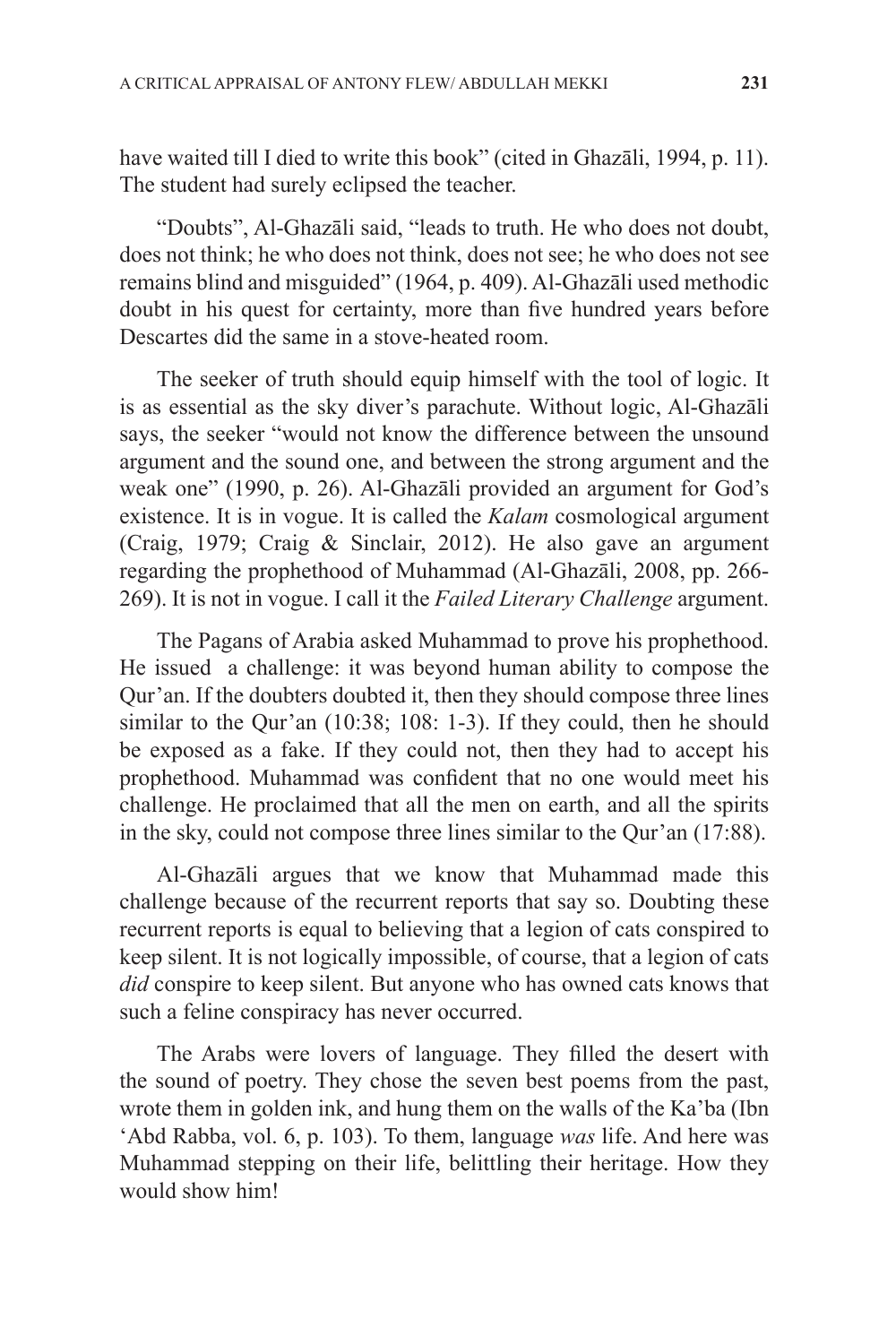However, many people were accepting Muhammad's message. The ruling class in Mecca found their power waning as the weeks passed. Even their sons joined Muhammad. Mecca's image as the centre of pagan worship was crumbling. If it were to crumble completely, Mecca would lose its political and economic power.

The people of Medina asked Muhammad to become their leader. He accepted. Muhammad used his new powers to cripple the Meccan economy. He closed the Meccan trade routes near Medina and made political pacts with other tribes. He successfully defended Medina against the Meccan army. His movement was a military force to be feared. Mecca wasn't the sole "superpower" in Arabia anymore; its monopoly was gone. There was competition and it was losing.

The Meccans used all the weapons they had to try to defeat Muhammad. They knew that Muhammad was more than just a man: *he was an idea*. If they destroyed the idea, they would destroy him. They concentrated all their efforts into making Muslims abandon Islam. They tortured their sons, only ending the torture, if their sons abandoned Islam. Many of their sons, despite the torture, retained Islam. The easiest path to destroy Islam was to expose Muhammad as a fake. To do that, the Meccans had to face Muhammad's challenge.

Poets boasted about their eloquence. They would challenge people to outwit their poetry. This challenge, when answered, led to literary disputes between the poets and their rivals. Because of the love the Arabs have for language, these disputes became famous. There was no literary dispute between Muhammad and the Meccans, because the Meccans did not face his challenge. They did not face his challenge, because they *could not* face his challenge.

A person in peril, if he has the ability to save himself, *will* try to save himself. Al-Ghazāli said this reaction is a necessary one. There is no reason to doubt him, and every reason to believe him. When a person is in peril, his survival mechanism takes over. He can run for miles without resting, walk for days without eating, stay up for nights without sleeping. If a person is in peril, but does not try to save himself, it would mean he does not have the ability to save himself. If a bulldog attacked a man, and if he did not try to run, then he is brain dead, or the like.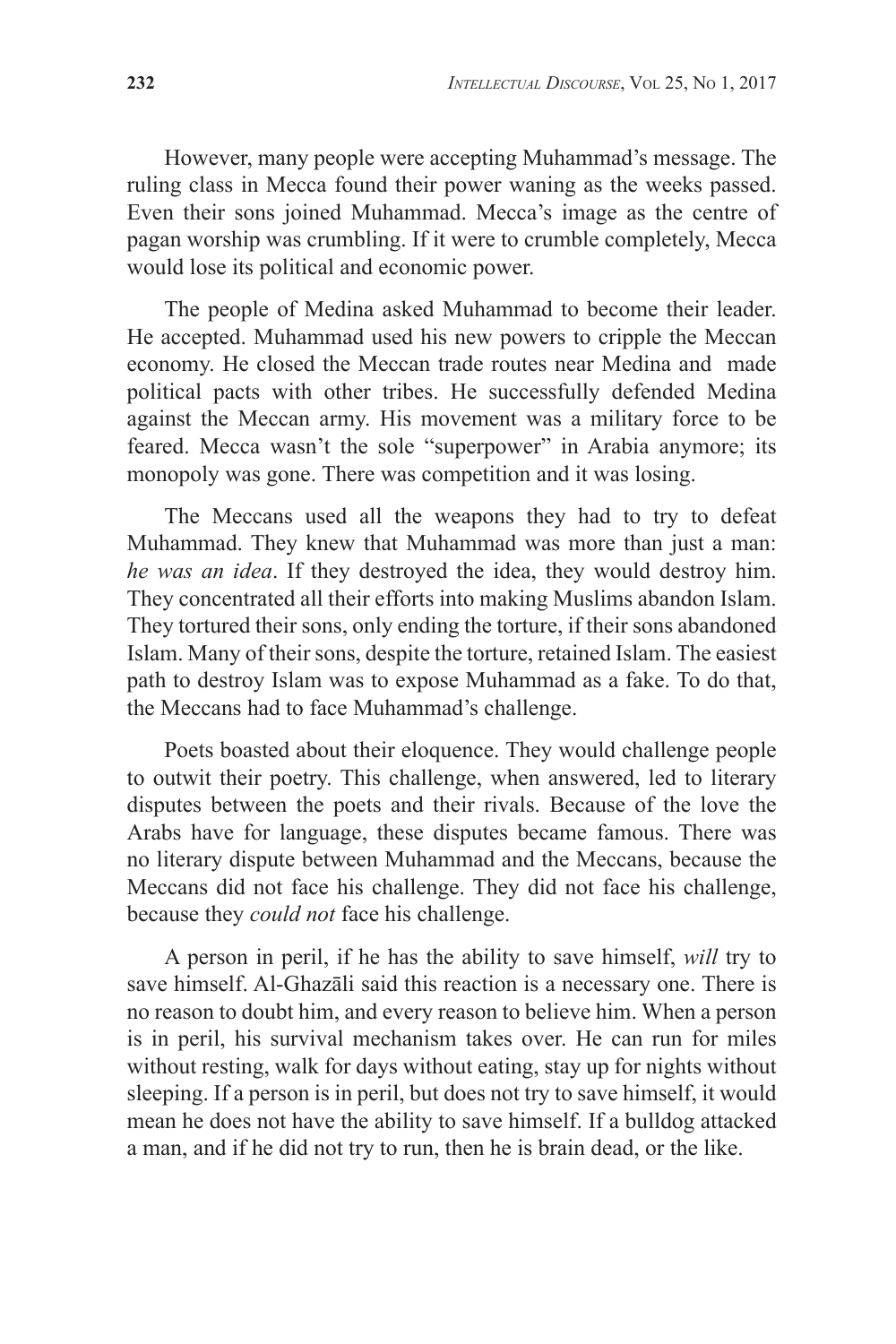Powerful emotions, of course, can turn off the survival mechanism. That is why the Golden Gate Bridge is a good place for sightseeing. But we can dismiss suicidal intent from the man who got attacked by a bulldog and did not try to run. People who commit suicide look for a painless death, a shot in the head, or a drug overdose. Their suicidal intent will vanish as soon as a bulldog bites their legs. *That* should get their survival mechanism started! If the man who got attacked by a bulldog was suicidal, he would run from the bulldog, *then* shoot himself in the head, or take a drug overdose, or whatever.

The Meccans were in peril. Their world was collapsing. To discredit Muhammad, they had to compose three lines similar to the Quran. They would have composed those three lines, Al-Ghazāli says, if they could. They did not; hence, the implication is they could not.

What explains the Meccans's lack of ability to compose three lines similar to the Qur'an? Perhaps they were brain dead, though it is difficult to see how brain dead people can wage wars and scourge sons. Or maybe human beings do not have the ability to compose three lines similar to the Qur'an. This, Al-Ghazāli tells us, is the argument's conclusion.

Sceptics, no doubt, will say that the Meccans *did* face Muhammad's challenge, but that later Muslim historians erased it from the history books. If all the evidence that the Meccans faced Muhammad's challenge was erased, how do the sceptics know that the Meccans faced Muhammad's challenge in the first place?

The inimitable feature of the Qur'an, Al-Ghazāli says, is the fusion of eloquence with the unique composition of the Qur'an. Poets do compose eloquent verses, but these verses do not follow the unique composition of the Qur'an. Some people have mimicked the unique composition of the Qur'an, but their verses lack eloquence. As an example of this, Al-Ghazāli cites Musaylama. Musaylama composed the following verses: The elephant—What will explain to you what the elephant is? It has a ropy tail and a long trunk. Musaylama was mimicking Chapter 86 of the Qur'an: By the sky and the night-comer—What will explain to you what the night-comer is? The piercing star—there is a watcher over every soul . . .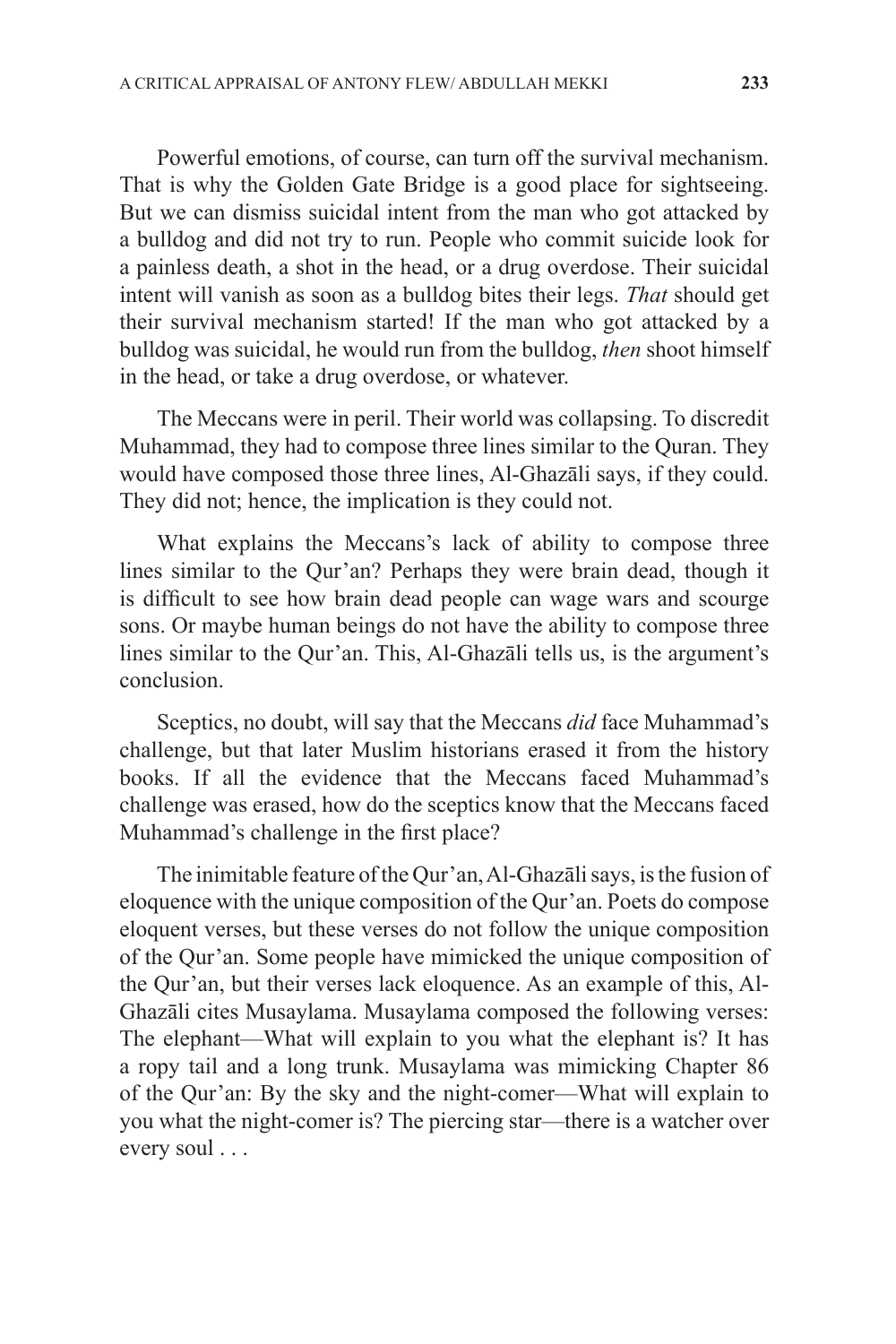We do not need Al-Ghazāli to tell us that Musaylama's verses lack eloquence, or that Arabs hoot with laughter when hearing them. Humans, al-Ghazāli says, cannot write verses that mimic the unique composition of the Qur'an *and* are eloquent. The history of Arabic literature bears this out. Sceptics may claim that the Meccans had the ability to write three verses similar to the Qur'an, but were distracted from doing so, by war and turmoil. Al-Ghazāli does not wave away the objection; he confronts it.

Composing verses, Al-Ghazāli says, is easier than waging wars. Poets can still write poetry, even if their friends are on the field. Al-Ghazāli provides an illustration: imagine a man who claims to be a prophet. This man has many enemies who would be prepared to die to see him exposed as a fake. Hence, his enemies ask him to prove his prophethood. The man sets a challenge. Tomorrow, for the whole day, he will wiggle his index finger. None of his enemies, he claims, will be able to stop him wiggling his finger, however hard they try. On the day concerned, none of the man's enemies tried to stop him. They did not try to stop him, Al-Ghazāli says, because they either did not have the physical ability to stop him, or were too distracted to do so. The absence of their physical ability to halt him, even though they could wage wars, is a miracle. Them being too distracted to stop him, even though they would die to do so, is also a miracle. Hence, Al-Ghazāli concludes that if the Meccans were distracted from composing verses, *that* is a miracle.

*There is no God but Allah and Muhammad is His Messenger*—so goes the Muslim testimony of faith. The *Kalam* cosmological argument aims at justifying the first part of the testimony, while the *Failed Literary Challenge* argument aims at justifying the second part. Whether they succeed depends on whether they are sound or unsound. But, for my purposes, it does not matter if they are sound or unsound. What matters is this: they are *arguments*. Al-Ghazāli did not justify the testimony by referring to the health risks that a person may face after death. That is the job for insurance agents. Flew, however, gives the impression that Al-Ghazāli was nothing but an insurance agent.

#### **The greatest love**

Flew (1994) says that Allah is a "cosmic oriental despot" (p. 277). Allah's despotism causes the terrors of Islam. Flew does not tell us why Allah is qualified to be an oriental despot, but not an occidental despot.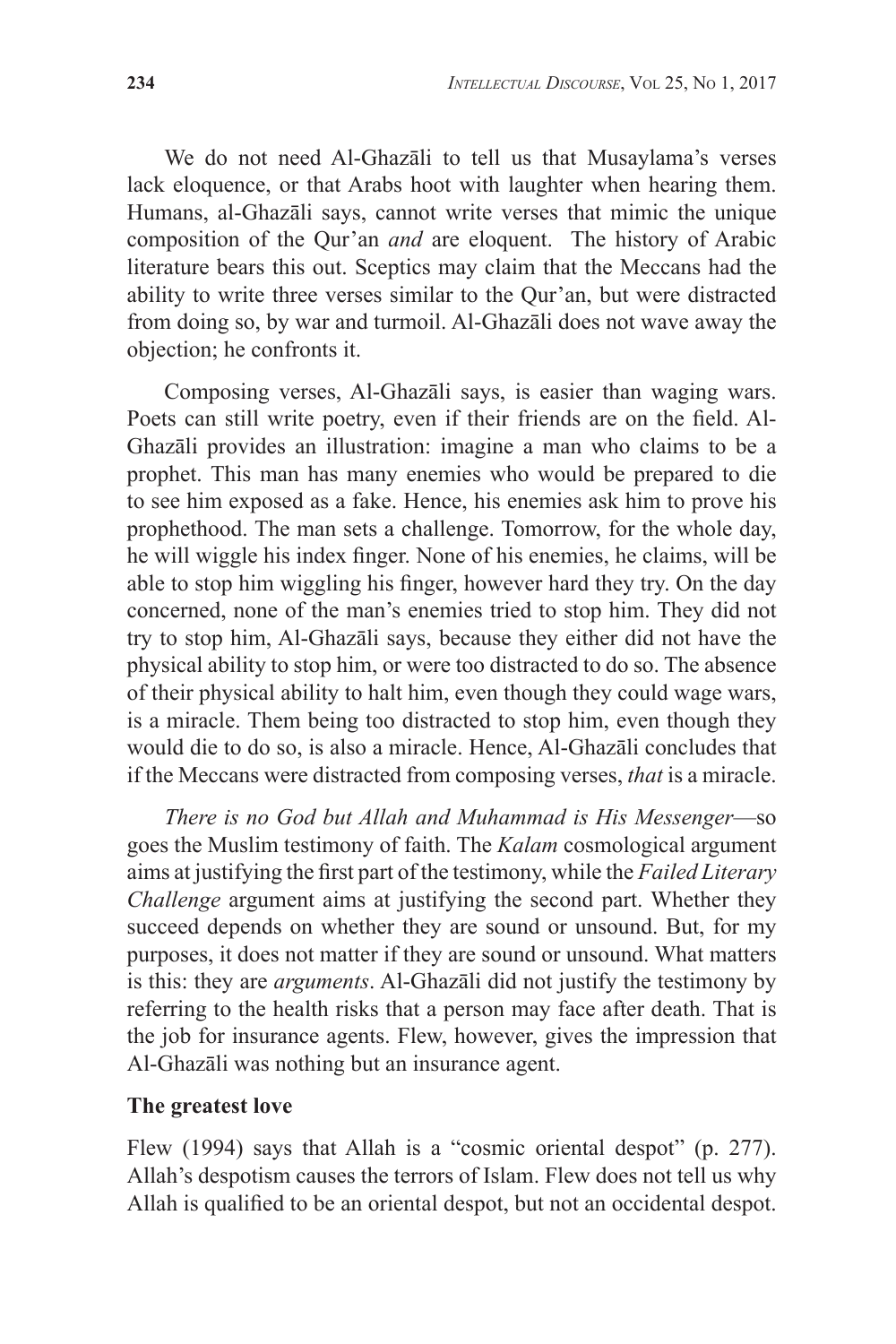Flew's view has been around for centuries. This viewpoint claims that Muslims worship a celestial Vlad III or a cosmic Joe Stalin. It is hard to find such a God in Al-Ghazāli's "*Book of Love, Longing, Intimacy, and Contentment*" (2002, vol. 4, p. 272-333). I will give a few snippets from this book to show Al-Ghazāli's love of God.

The love that the poets sing of, Al-Ghazāli says, is nothing more than physical beauty. This beauty is a sack of flesh, fluids, and filth. It begins as a sperm living in a testis and ends as a corpse rotting in a hole. The eyes that see this beauty is known for poorly representing reality. God is "the eternal Beauty". The eyes that see this beauty is of the heart; they are not crippled as the eyes of the head are.

Muhammad b. Abdullah al-Baghdādi saw a young man on the roof of a building. A crowd had gathered below him. The young man said:

> Whoever died from love should die like this There is no good in love without death!

He jumped. The young man was in the grips of uncontrollable passion. "The love of God is more passionate than the love of people, because the spiritual sight is truer than the physical sight, and because the Divine Beauty is greater than any other beauty" (Al-Ghazali, 2002, vol. 4, p. 324).

A pious man gave up all his wealth and lived in poverty. "What caused you to love God so much?" someone asked him. "One day," he answered, "I heard a lover speaking to his beloved. He said to her, "By God, I love you with all my heart, yet you turn your face away from me!" "If you love me," she asked, "what will you sacrifice for me?" "O' Mistress," he replied, "I will give you all that I own, then I will sacrifice my heart for you till I die." When I heard that, I said to myself, "This love is between the creation and the creation. How would the love be between the creation and the Creator?!"

The blind deny the beauty of sight. The deaf deny the beauty of sound. In the same way, those who lose their hearts deny the beauty of God. Some of the sages said, "How strange that your creations desire that which is not you! How strange that their hearts are intimate with those besides you!"

Rābi'a al-'Adawīya expressed her love of God in poetry: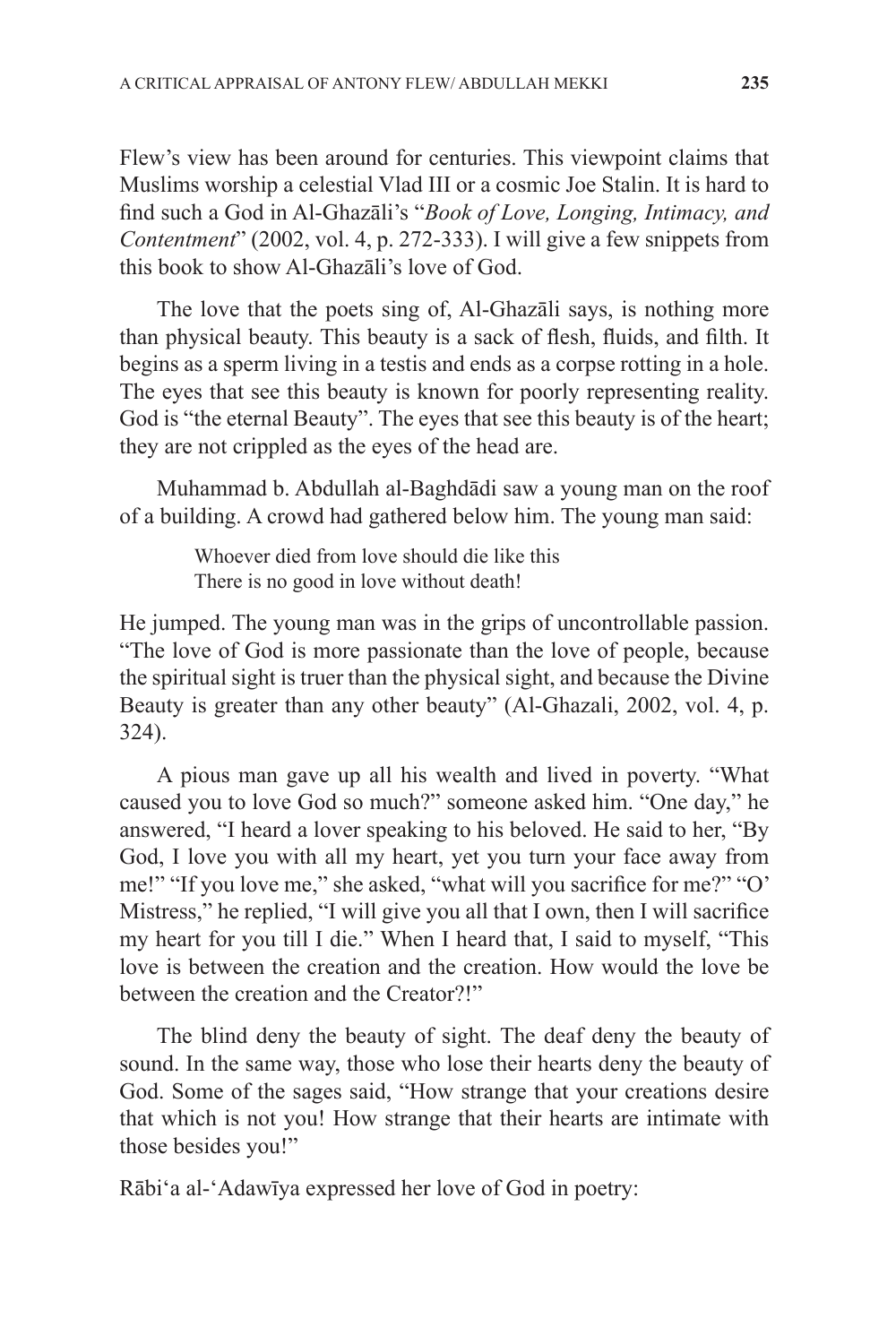I love you with two loves: a love of desire And a love because you are worthy of love As for the first love, It is me thinking of no one but you As for the second love, It is when you removed the veil so I could see you I get no praise for this love or that love But you get praise for this love and that love

"Pleasure follows necessarily from love, and love follows necessarily from knowledge" (Al-Ghazali, 2002, vol. 4, p. 293). How can people get knowledge of God? They need to divert their heart away from this world, and direct it to Him. When they do this, they will find the greatest pleasure. "If they were given the chance to enter Paradise on earth, on condition that they give up this pleasure, they would not enter Paradise" (Al-Ghazali, 2002, vol. 4, p. 291).

A person possessed by love feels no pain. Junāyd asked Sarīal-Saqaṭī, "Does the lover feel the pain of life's hardship?" "No." he answered. "What if a sword struck him?" Junāyd asked. "He would feel no pain," Sarī said, "even if a sword struck him seventy times, one blow after another." The wife of Fatḥ al-Mūṣalī tripped and broke her toenail. She laughed. "Do you not feel any pain?" someone asked her. "The pleasure of His reward obliterated the pain," she answered. 'Ali b. Husaīn was praying in his house when it caught fire. He continued to pray as the fire spread. He did not notice the fire because his heart was on fire. 'Urwa b. Zubayr needed to have his leg amputated. He ordered the doctor to cut off his leg while he prayed. 'Urwa prostrated. The doctor sawed at his leg till he cut it off. 'Urwa did not even whimper in pain because he was busy whispering to his Beloved. Bishr b. Ḥārith saw a man get lashed a thousand times, yet he did not cry out. "Why were you punished?" Bishr asked the man. "Because," he answered, "I loved a woman." "Why did not you cry?" Bishr asked. "Because," he answered, "I was looking at her while I was getting lashed." "Imagine," Bishr said, "if you looked at the greatest Beloved of all!" The man screamed and died.

A person possessed with love has no space in his heart for anyone other than his Beloved. Zulaīkha, the wife of Al-'Azīz, abandoned paganism and accepted monotheism. From then on, she spent all her time worshipping God. Yūsuf married her. In the mornings, Yūsuf wanted to lay with her. She would say she is busy, but would be free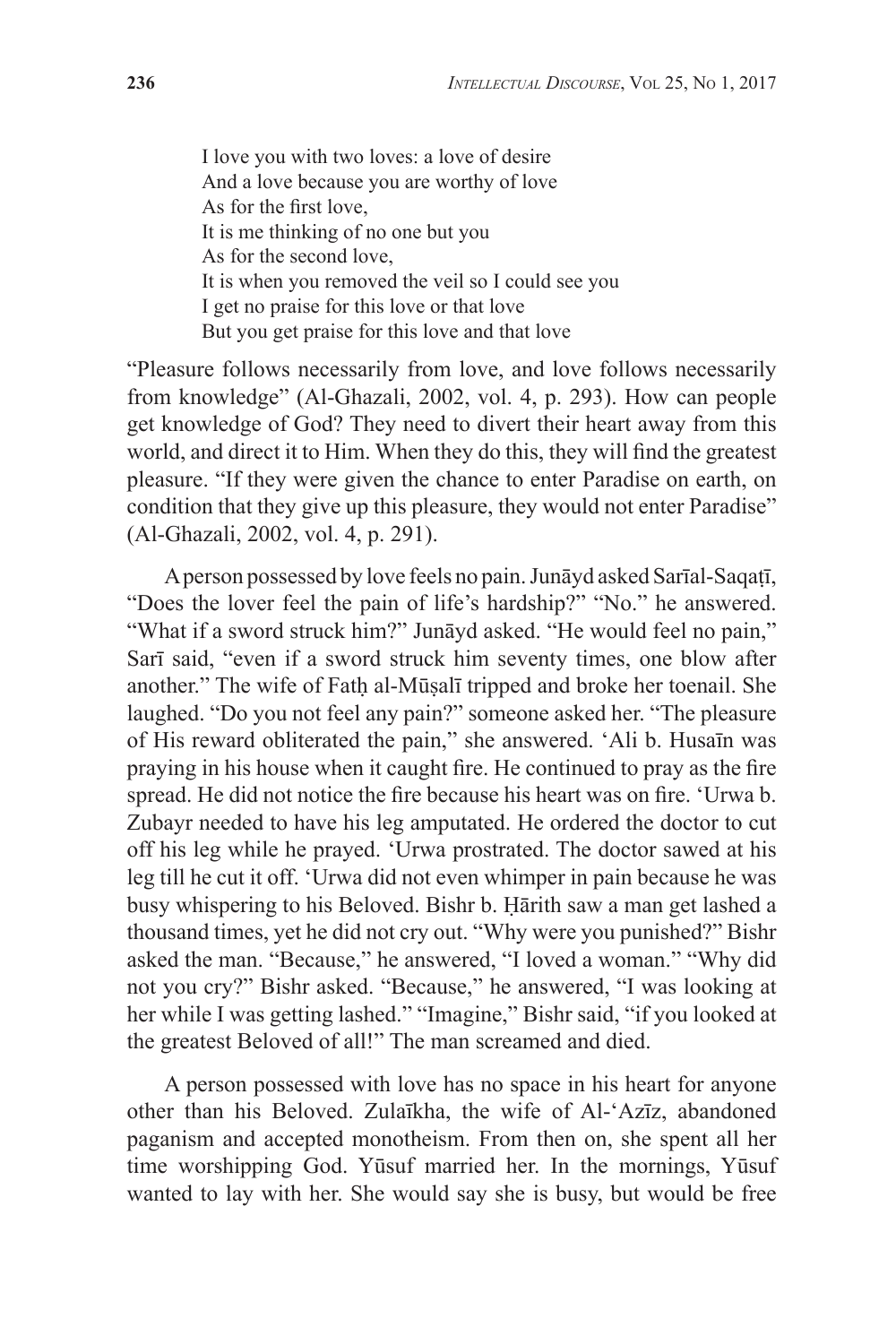in the evenings. In the evenings, Yūsuf wanted to sleep with her. She would say she is busy, but would be free in the mornings. One day, Yūsuf asked her why she did not want to be with him. "Oh Yūsuf!", she said, "I loved you before I knew God. Now that I know God, I love Him. My love for Him has left no room in my heart to love anyone else."

Love of God can make a man lose his senses. Shibilī said:

My love of the Merciful has made me drunk Have you ever seen a lover that was not drunk?

One of Al-Ghazāli's teachers saw a man on a mountain jumping from boulder to boulder. The man was repeatedly saying, "Longing and desire made me like this."

There are two types of people who know God: the 'strong' and the 'weak'. "The first thing the 'strong' know is God; this leads them to knowing the world." "The first thing the 'weak' know is the world; this leads them to knowing God" (Al-Ghazali, 2002, vol. 4, p. 293). The 'strong' have drowned in love and can only comprehend their Beloved. Everything else is incomprehensible.

The 'strong' see only God and nothing else. They know that only God truly exists. The sky with its birds, the sea with its fishes, and the earth with its beasts are God's creation. The 'strong' forget about the creation, because they are focused on the Creator. They see the Creator in the creation. This is similar to when a person sees a painting and, instead of seeing paint on paper, sees the artist in the art. The whole universe is God's art. "That is why those searching for God are like the bewildered man, in the famous adage, who was riding his donkey while searching for his donkey" (Al-Ghazali, 2002, vol. 4, pp. 297-298). The 'strong' cannot see themselves. They can only see God. They have annihilated themselves (*fanā*). Their motto is: "We were in us, then we lost ourselves from us, then we remained without us."

God said to Dawūd: "If those who run away from Me knew what awaits them, and My tenderness towards them, and My longing for them to abandon their sins, their longing for Me would have killed them, and their love of Me would have ripped their bodies apart. Oh Dawūd! This is My love towards those who run away from Me. Imagine My love towards those who run towards Me!"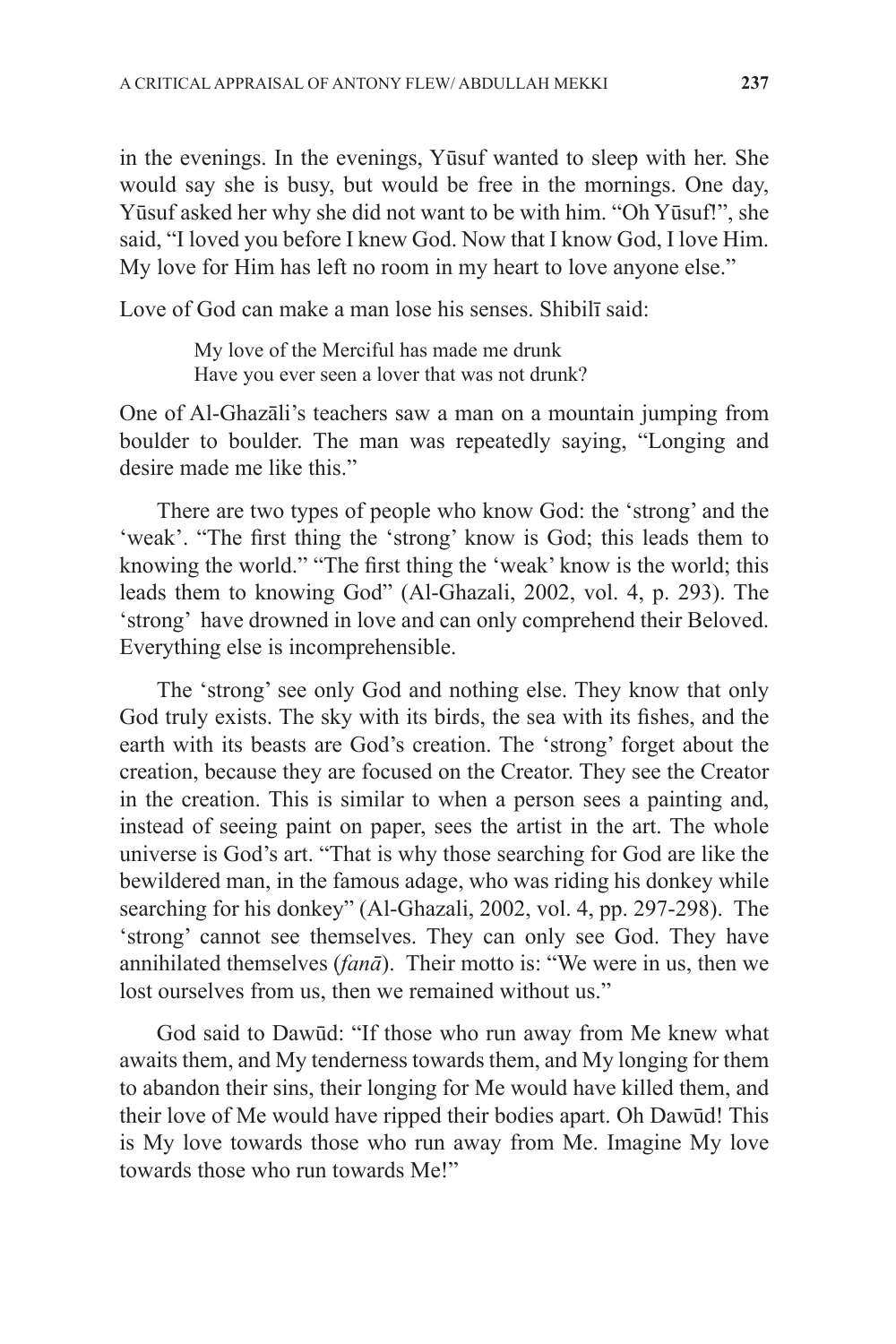"There is no God but Allah" is a statement of love. "It means that there is none worthy of worship or worthy of love except Him. For every object of love is an object of worship. The worshipper is shackled to it. Every lover is shackled to his Beloved" (Al-Ghazali, 2002, vol. 4, p. 292). "Whoever did not taste love will not know its secrets. The lovers have secrets greater than those I have mentioned." "In summary, all of the religion and all the virtues are the fruits of love."

Walt Whitman's love poems do not speak of Atilla the Hun. If someone said they do, he would be guilty of a tasteless joke. Al-Ghazāli's words do not speak of a cosmic Atilla the Hun. If someone said they do, he would be guilty of no better.

#### **The end of hell**

Atheists, when talking about religion, must mention Hell. It is horrible, they say, for a person to believe that his friends and family will burn in Hell. True. But it is also true that many people's friends and family are horrible. The idea of Hell, atheists say, sucks the life out of a person. Maybe. But it also breathes life into a person. James Beattie, in his critique of Hume, said that hell was the last hope for people "scourged by the oppressor" (1805, p. 320).

Serbian soldiers, in 1992, tied an eight-month-old pregnant lady to a cross. They made her husband watch as they slit her belly and pulled the foetus out. They tried to force her husband to eat the foetus's arm. The soldiers could not stop laughing. The husband's only hope was that God would punish them.

Hell is bad, Flew says, because it does not comply with the "enlightenment objections to torture or other cruel and unusual punishment" (p. 277, f. 16). If Hell was a Swedish prison, Flew might not object to it. Or maybe he would. Isaac Asimov preferred the torments of Hell to the boredom of Paradise. Atheists are a hard bunch to satisfy. An All-Merciful God, Flew argues, would never send people to Hell. God is not only All-Merciful, He is also Just. If God did not punish anyone, He would be unjustly treating victims of injustice. He *must*—logically must—punish some people. Flew does not see it this way. He invokes Hobbes to show God's boastfulness (p. 276). Flew rails against the idea of Hell existing eternally (p. 277). His point is an important one, but not for the reason he purports.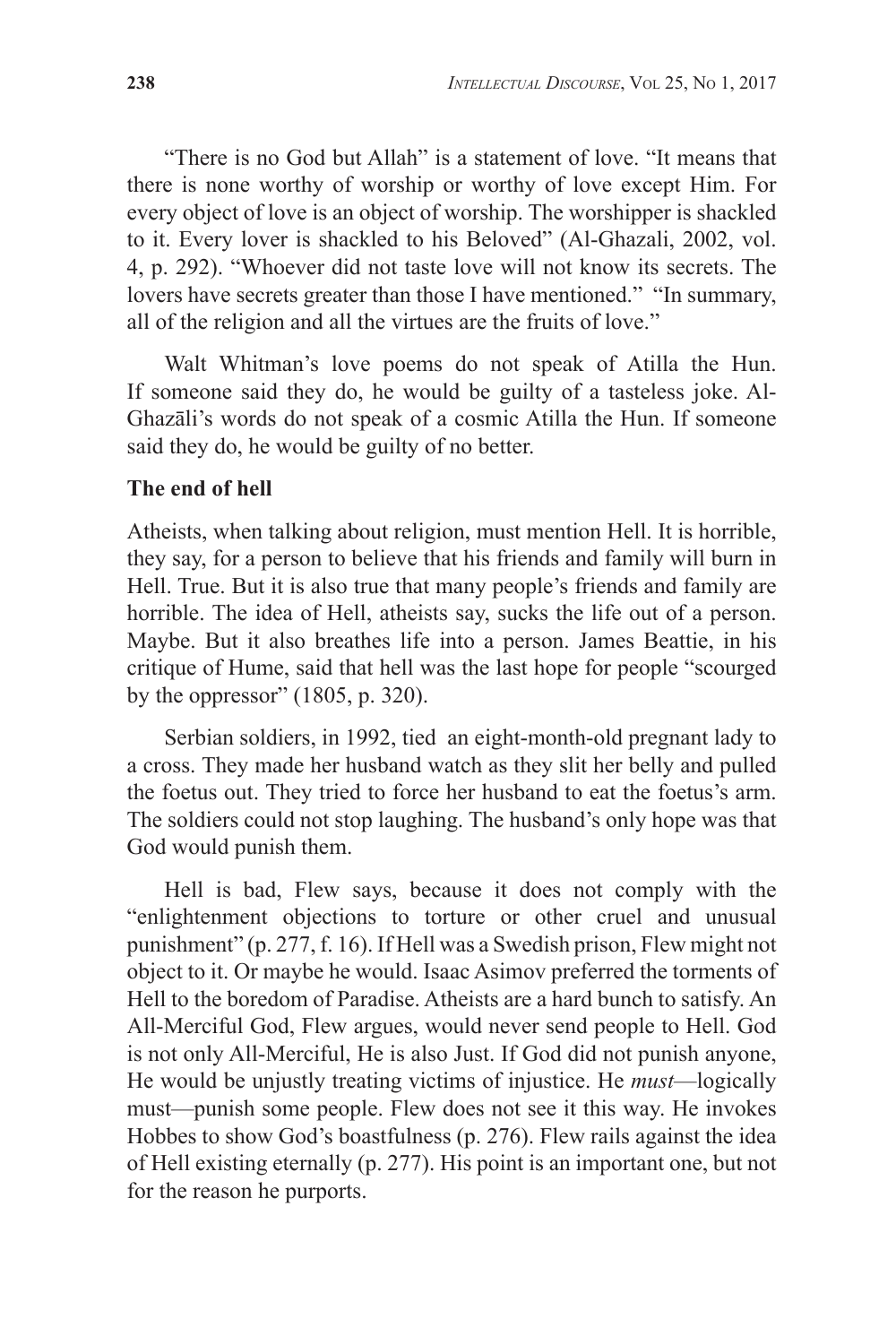Famous Muslim scholars say that Hell is temporal, not eternal. Ibn Taymīya (1995) tells us that Muslim scholars hold two opinions on the eternity of Hell (p. 52). One opinion is that Hell will come to an end. The Companions of Muhammad, like 'Umar, Ibn Mas'ūd, Abu Hurāīra, and Abu Sa'īd al-Khudri, held this opinion (p. 53). "The people of Hell," 'Umar said, "will stay in Hell for a time equal to the grains of the sands of *'Alij*, then they will be freed." This narration, Ibn Taymīya says, is authentic. (p. 54-5)

Commenting on verse 6: 128, Ibn 'Abbas said that God will keep the sinners in Hell for as long as He wishes (p. 57-8). If the sinners were doomed to Hell for eternity, there would be no need, in the verse, to connect their time in Hell with God's will.

This verse refers to the disbelievers, not to the sinful Muslims (p. 58). It uses the phrase *Awliyāuhummin al-Ins* ("their adherents among mankind"). This phrase specifically refers to disbelievers (7: 27).

Ibn Mas'ūd and Abu Hurāīra said, "After the disbelievers spend a long time in Hell, there will be no one in it" (p. 61). The term for 'long time' is '*Aḥqābā*'. It is used in the Qur'an and refers to the disbelievers (78: 21-28). The word *Aḥqābā* is the plural of *Ḥuqbu*, which means eighty years. The Qur'an says that the disbelievers will stay in Hell for a time made up of eighty year segments. This means that they will stay in Hell for a finite amount of time.

Someone asked Hasan al-Basri how long the disbelievers will stay in Hell. "No one knows," he said. This answer, Ibn Taymīya says, shows that Hell is not eternal (p. 62-3). If it was eternal, how could no one know the answer to the question?

Ibn 'Abbās said, "God will order Hell to eat the disbelievers." Once that happens, Hell will be empty. Ibn Mas'ūd said, "Indeed there will come a time when the gates of Hell will be slamming open and shut; at this time no one will be in Hell." Abu Hurāīra said, "There will come a time when no one is in Hell." Al-Sha'bī said, "From the two abodes, Hell fills up faster, and gets destroyed quicker." That means early in the afterlife, more people enter Hell than Paradise. Hell gets destroyed; Paradise does not (pp. 69-70).

Muslim scholars who claim that Hell is eternal use four arguments. The first, they claim is that there is a consensus that Hell is eternal. The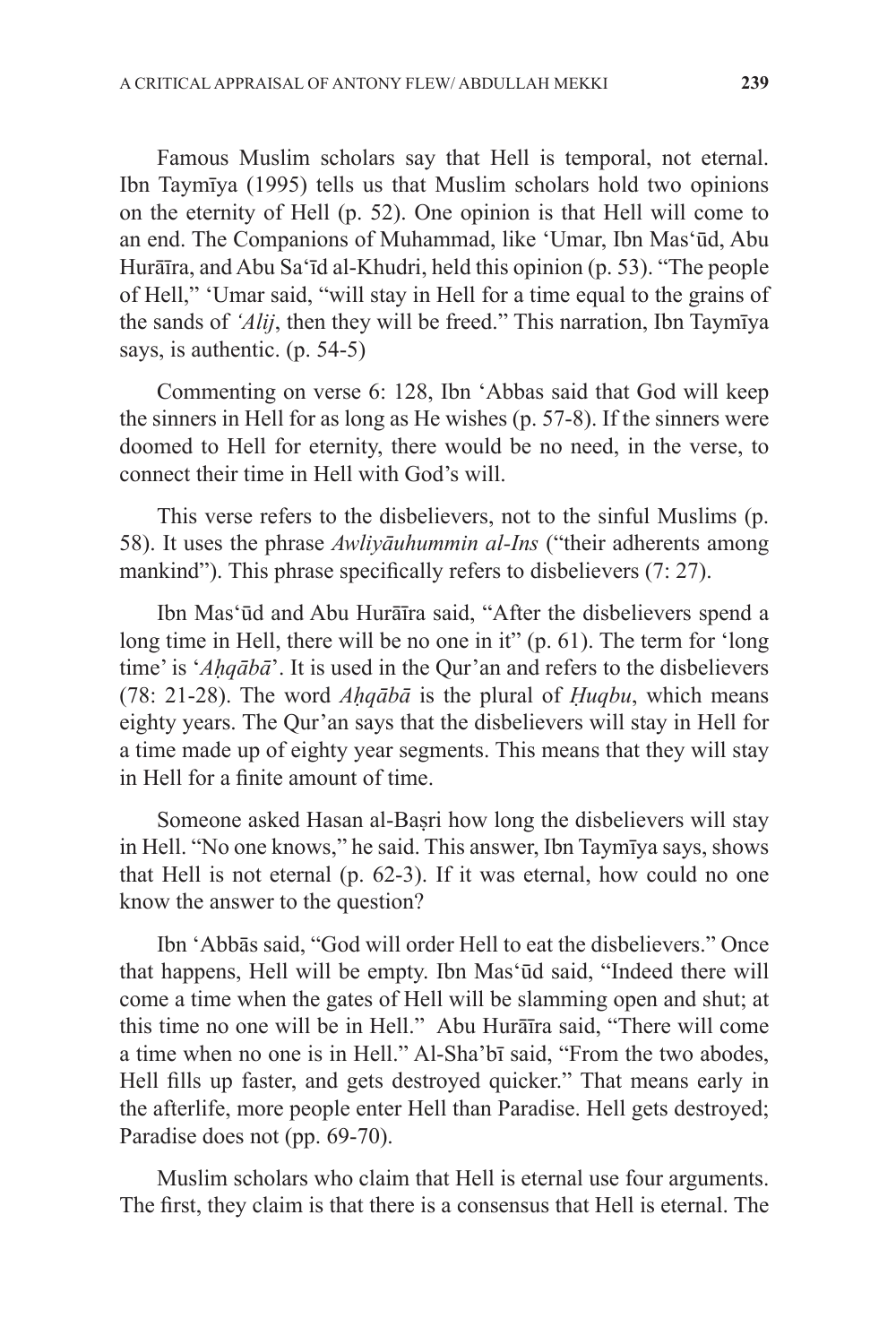second, is that the Qur'an says Hell is eternal. The third, they state is that the hadiths say Hell is eternal. The fourth reason, according to these scholars is that it is necessarily known in Islam that Hell is eternal.

Ibn al-Qayyim demolishes all the four arguments.

Those who say there is a consensus are wrong. Ibn al-Qayyim (1997) challenges them to find a single narration from the Companions of Muhammad saying that Hell is eternal. They cannot. Furthermore, we have narrations of the Companions of Muhammad saying that Hell is *not* eternal. So how can there be a consensus? (p. 593).

The second argument is that the Qur'an tells us that the disbelievers will "dwell forever" in Hell. There is no Qur'anic verse, Ibn al-Qayyim says, that tells us that Hell *itself* will exist forever (p. 594). The disbelievers will stay in Hell *as long as Hell exists*. They will never leave it, while the sinful Muslims will, eventually, enter Paradise. The sinful Muslims are like prisoners who were jailed and then freed. The disbelievers are like prisoners who were jailed, and then died when the prison roof fell on them (p. 594).

In reference to the third argument, the hadiths tell us that sinful Muslims will enter Paradise, after going to Hell. The disbelievers, however, will never leave Hell and never enter Paradise. They will stay in Hell as long as Hell exists. The hadiths do not say that Hell exists eternally.

Finally, in refuting the fourth argument, Ibn al-Qayyim asks how can it be necessarily known in Islam that Hell exists eternally when there is not one Qur'anic verse or hadith attesting to that? (p. 595). What *is* known necessarily is that the disbelievers will stay in Hell as long as Hell exists.

We have many reasons to believe that Hell is temporal, not eternal.

The Qur'an says that Paradise will never end (38: 49-54). The Qur'an does not say that Hell will never end. Hell's existence is conditional, whereas Paradise's existence is unconditional (11: 106-7). This shows that Hell's existence is not the same as that of Paradise's existence. The nature of Paradise and the nature of Hell are different. People who have never done any goodwill enter Paradise, by God's mercy. People who have never done any evil will never enter Hell. What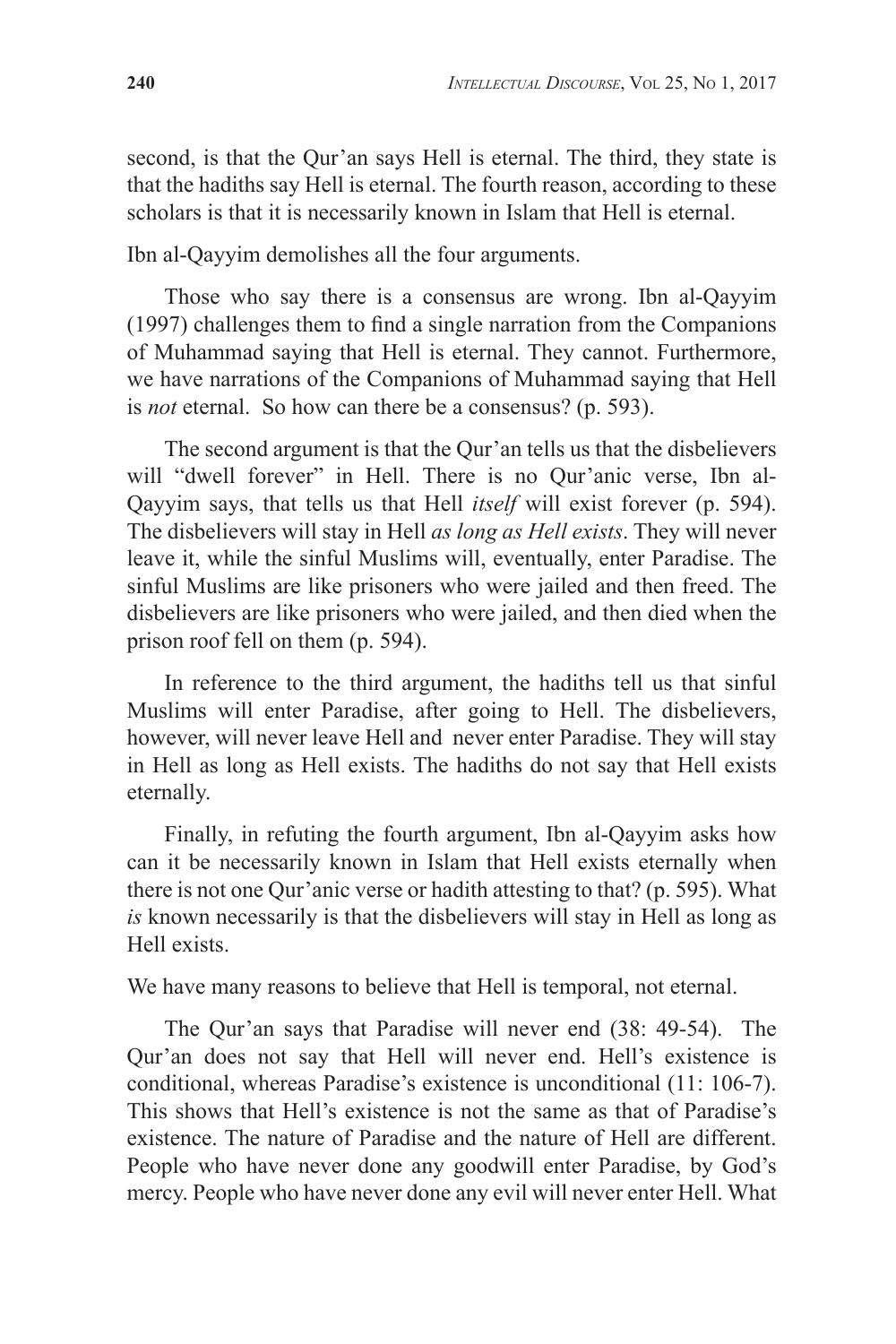is true of one abode need not be true of the other. Just because Paradise is eternal, Ibn al-Qayyim says, it does not mean that Hell is eternal (p. 598).

"Hell was created," Ibn al-Qayyim says, "as a warning to the believers, and as a purification for the disbelievers" (p. 599).The disbelievers will have their hearts purified by the flames of Hell, like gold being purified by fire. When the hearts of the disbelievers are purified from their disbelief, there will be no point in Hell existing. God does not arbitrarily punish man. As the Qur'an says, "Why should God make you suffer torment if you are thankful and believe in Him?"  $(4:147)$ . Thus, Hell will cease to exist  $(p. 600-1)$ .

God, Ibn al-Qayyim says, prefers forgiveness over punishment and mercy over anger (p. 606). His mercy causes Paradise to exist. His mercy is part of His nature. For this reason, Paradise will exist as long as God exists. Hell is a punishment from God. His punishments are related to His actions, not to His nature. That is why God is not called 'the Punisher'. In the Qur'an, Ibn al-Qayyim says, God relates His mercy to His nature, but not His punishments to His nature (Qur'an, : 5:98, 7:167, 15:49-50). Since God's punishment is not related to His nature, God's punishment will not last eternally. *Ergo*, Hell will have an end (p. 609).

God always acts wisely, never frivolously (p. 611). There is wisdom in finite punishment, but no wisdom in infinite punishment. Some people say there is wisdom in infinite punishment. Such a view, Ibn al-Qayyim says, is incomprehensible (p. 612). It is as incomprehensible as a triangle-circle, or 4+4=2, or a slice of pizza is bigger than the pizza itself.

Some people say that God creates infinite punishment, because He wants to. There is no wisdom behind it. God is God. Who are we to judge Him?

It is impossible, Ibn al-Qayyim says, for God's actions to lack wisdom. Reason, revelation, and experience all show us that God acts wisely. Even if God acts arbitrarily, then who is to say that He will not destroy Hell? He may decide, on a whim, to destroy the damned thing. There is nothing in the Qur'an or hadiths that say He will not (p. 612). "It is not fitting," Ibn al-Qayyim says, "for God, the Wisest of the Wise,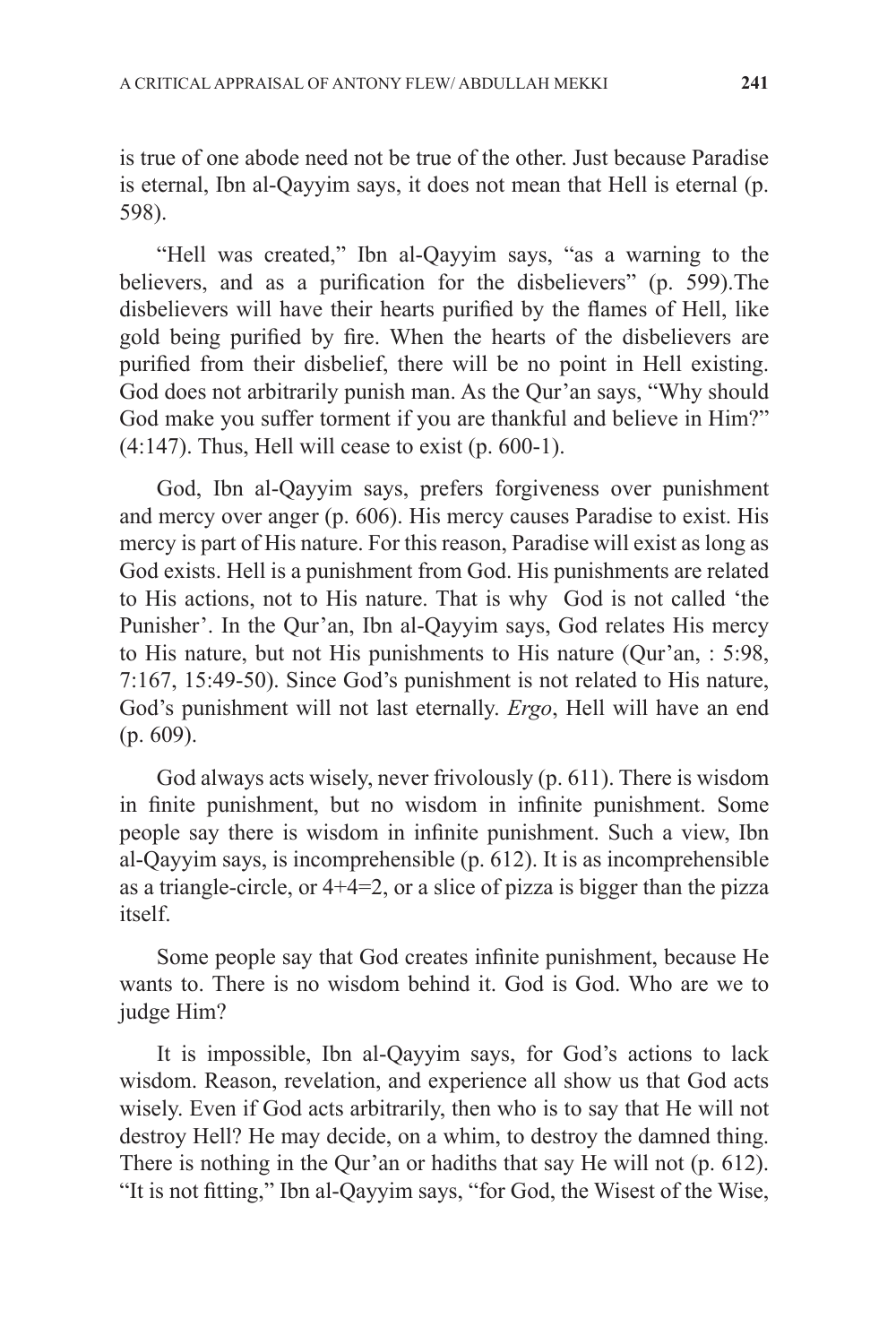to create creatures that He knows He will punish eternally in Hell" (p. 614).

Muhammad said, "When God decreed the creation, He wrote in His Book with Him on His Throne: "My Mercy overcomes My Wrath"" (Bukhari, 59: 3194). Muhammad also said, "God made mercy in a hundred parts. He kept ninety-nine parts with Him, and sent one to earth. The part that came to earth causes the compassion found among creatures; it causes the mare to lift her feet out of fear that she may harm her foal" (Bukhari, 78: 6000). In the afterlife, God will give us the ninety-nine parts of His mercy. If the love we expect from our mothers is but a fraction of one-hundredth part of God's mercy, imagine what we can expect from God when we meet Him? Muhammad said, "If the disbelievers knew the extent of God's mercy, they would not despair of entering Paradise" (Bukhari, 81: 6469). There is no reason for us to think that God will not save the disbelievers from Hell. There is every reason to think otherwise.

Ibn Taymīya gives eight reasons for thinking Hell will cease to exist, while Ibn al-Qayyim gives twenty five reasons. I have mentioned some of them. I will not mention the rest because the point is clear. The belief that Hell is temporal, not eternal, *is* a Muslim belief. If Flew wants to highlight the "terrors of Islam," he has to do more than just talk about the "inordinate disparity between finite offences and infinite penalties" (p. 277).

## **The doctrine of divine punishment**

Many people are confused about the Islamic concept of Divine Punishment. I will try to clarify it. The word 'non-Muslim' has two meanings. It can mean either 'not-Muslim' or 'disbeliever'. *Not-Muslims* are people who did not get the message of Islam, or did not understand it, or did not have time to think about it. *Disbelievers* are people who got the message of Islam, understood it, had time to think about it, then rejected it. A Catholic man living in a favela in Rio de Janeiro is not a *disbeliever*; he is a *not-Muslim*. He did not get the message of Islam; so, he could not accept it or reject it. An Arab man told a Chinese woman about Islam. He could not speak Chinese. She could not speak Arabic. They could barely speak English. The Chinese woman is not a *disbeliever*; she is a *not-Muslim*. She did not understand the message of Islam; so, she could not accept it or reject it. An agnostic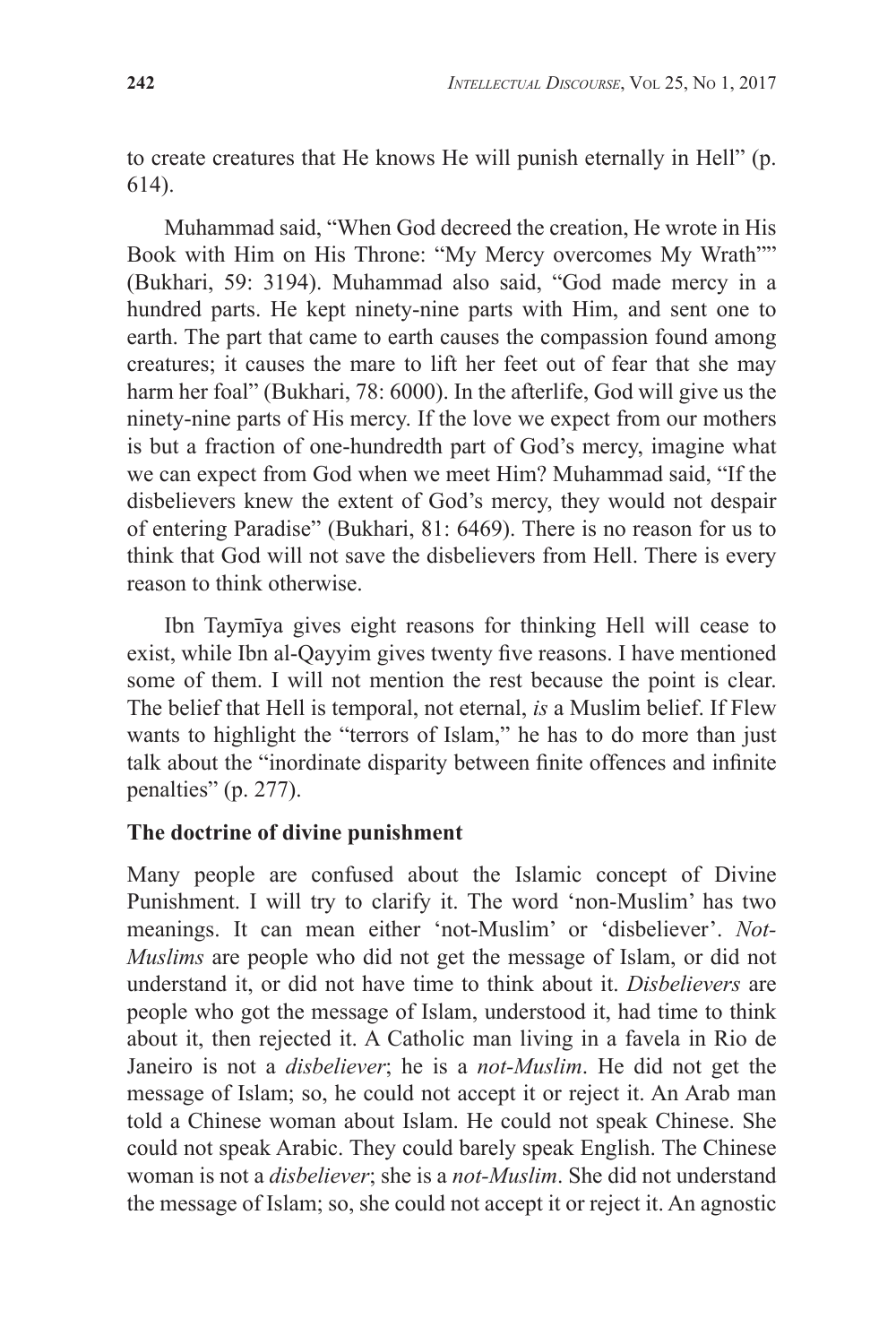woman, in Kiev, decided to read a translation of the Qur'an. She read 5 pages a day, before going to sleep. A month after she began, she died in a car crash. She did not even finish reading half of the translation. She is not a *disbeliever*; she is a *not-Muslim*. She did not have time to think about the message of Islam; so, she could not accept it or reject it.

On the Day of Judgment, the *disbelievers* are sent to Hell. The *not-Muslims* are tested. God will take a flame from Hell and place it in front of them. He will tell them to follow His command. He will command them to jump into the fire. Those who jump into the fire will find it cool and pleasant. They have submitted to God; so, they are Muslims. Those who do not jump into the fire have rejected God's command; they are *disbelievers*. The Muslims go to Paradise; the *disbelievers* go to Hell (Abu Ya'lā, 37: 4224).

Critics of Islam say that Muslims condemn all non-Muslims to Hell. The critics are wrong. Most non-Muslims do not know what *Al-Fātiḥa* is, or when *'Asr* is, or where *Medina* is. These are things that every Muslim, the intelligent and the ignorant, knows. What most non-Muslims *do* know about Islam usually comes from sources critical of Islam. These sources state the opposite of what Muslims say.

There are three types of sins: sinning against God, sinning against others, and sinning against oneself. The first type of sin is the worst, because it is offending God who created you and kept you in existence. People who commit this type of sin will be barred from Paradise.

Sinning against others is worse than sinning against yourself. The punishment for such sins is severe. People who steal money, out of greed, will swallow an amount of fire equal to the money they stole. Their stomachs will be bloated with fire (Quran 4:10).

You have a moral obligation to treat yourself well. Harming yourself physically, or mentally, or spiritually, is sinful. It deserves punishment. People who shoot themselves in the head will, in Hell, continuously shoot themselves in the head. They will not die. They will feel the pain of every shot (Bukhari, 56: 5778).

A neo-con spent \$1000 on printing and distributing Islamophobic leaflets. A Mafia boss gave thugs \$1000 to trash a restaurant. An alcoholic drank \$1000 worth of booze and damaged his liver. What the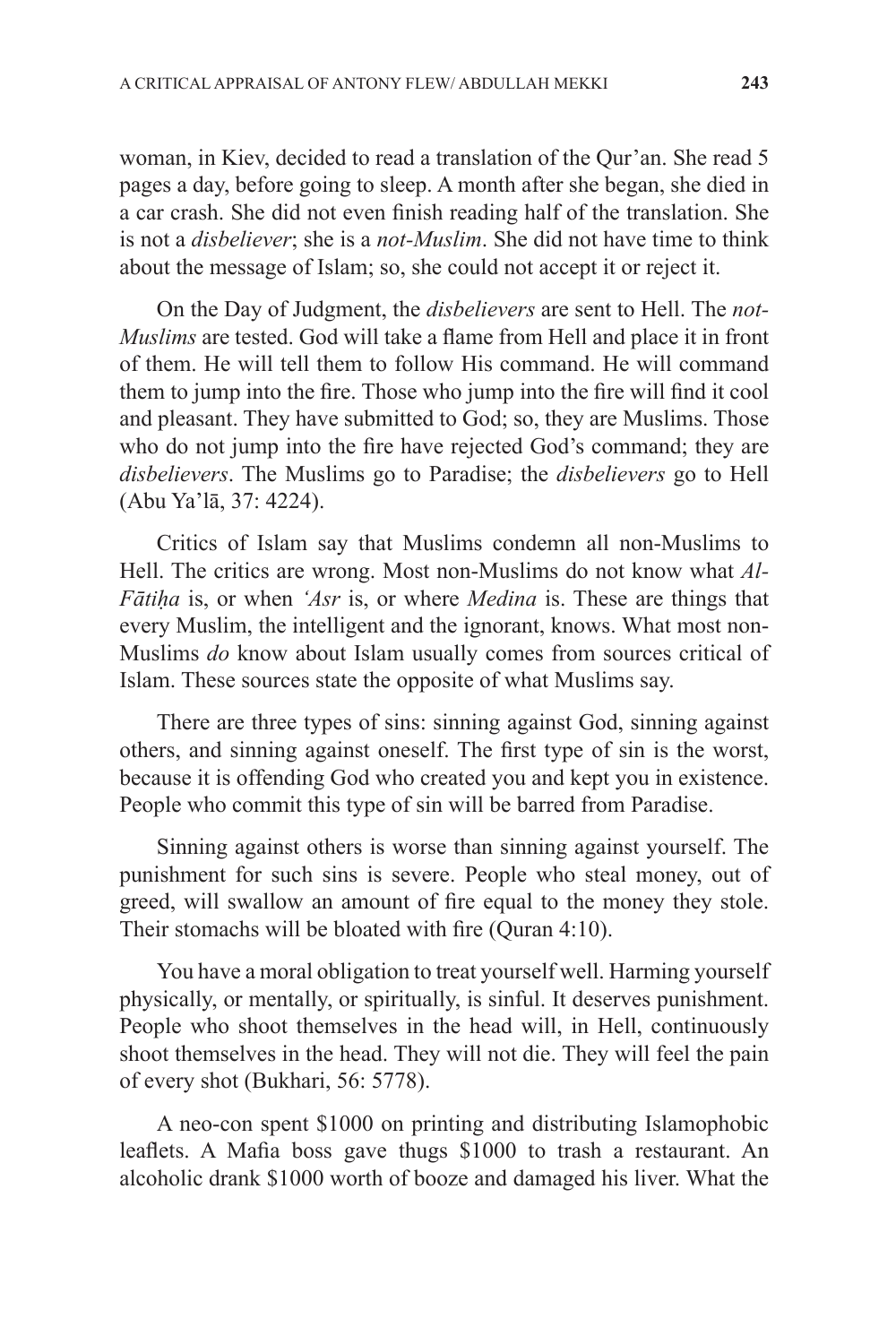neo-con did was worse than what the mafia boss did. What the mafia boss did was worse than what the alcoholic did.

A person's moral status is based not on one of his actions, but on all of his actions. That is why an atheist aid worker is more virtuous than a Muslim mass murderer. The atheist saved people. The Muslim killed people. Let us suppose the atheist is a disbeliever. His punishment in Hell will be less painful and much shorter than the Muslim's punishment. When his heart is cleansed, Hell will eat him: he will cease to exist. The Muslim will still be in Hell. After the Muslim's heart is cleansed, he will, due to his belief, enter Paradise.

#### **Conclusion**

The Enlightenment waged an intellectual war on the Church. The Church had no way of defending itself. It could not use reason because its doctrines were unreasonable. It could not use revelation because its Books were contradictory. It could not use morality because its nuns were naughty. It could not use justice because its priests were tax collectors. Is it any wonder that the Church lost to the Enlightenment? The Enlightenment proclaimed that Christian teachings were absurd. The Enlightenment knew that if A=B and B=C, then A=C. This syllogism suggested to it the following argument: Premise One, Islamic teachings are like Christian teachings. Premise Two, Christian teachings are absurd. Conclusion, Islamic teachings are absurd. The Enlightenment did not know that its proclamation suggested the opposite: Christian teachings on Islam are absurd; hence, they should be discarded. The Church looked at Islam through the slits of a Crusader's helm. The slits were narrow, and the helm made you swing your sword at anything you see. The Enlightenment could have removed the helm and looked at Islam from a broader, non-aggressive perspective.

As it is, the Enlightenment chose to keep the helm. This explains the stark similarities between Enlightenment polemics and Christian polemics, regarding Islam. Flew says that Allah is a "cosmic oriental despot" because Christendom never had despotism, or so they say. Al-Ghazāli says that Allah is the "Eternal Beauty" that lovers love with a passion so strong that they lose themselves. Flew says that Islam is a religion of terror because that was the best response priests in the Middle-Ages could give to discredit Islam. The Enlightenment is seen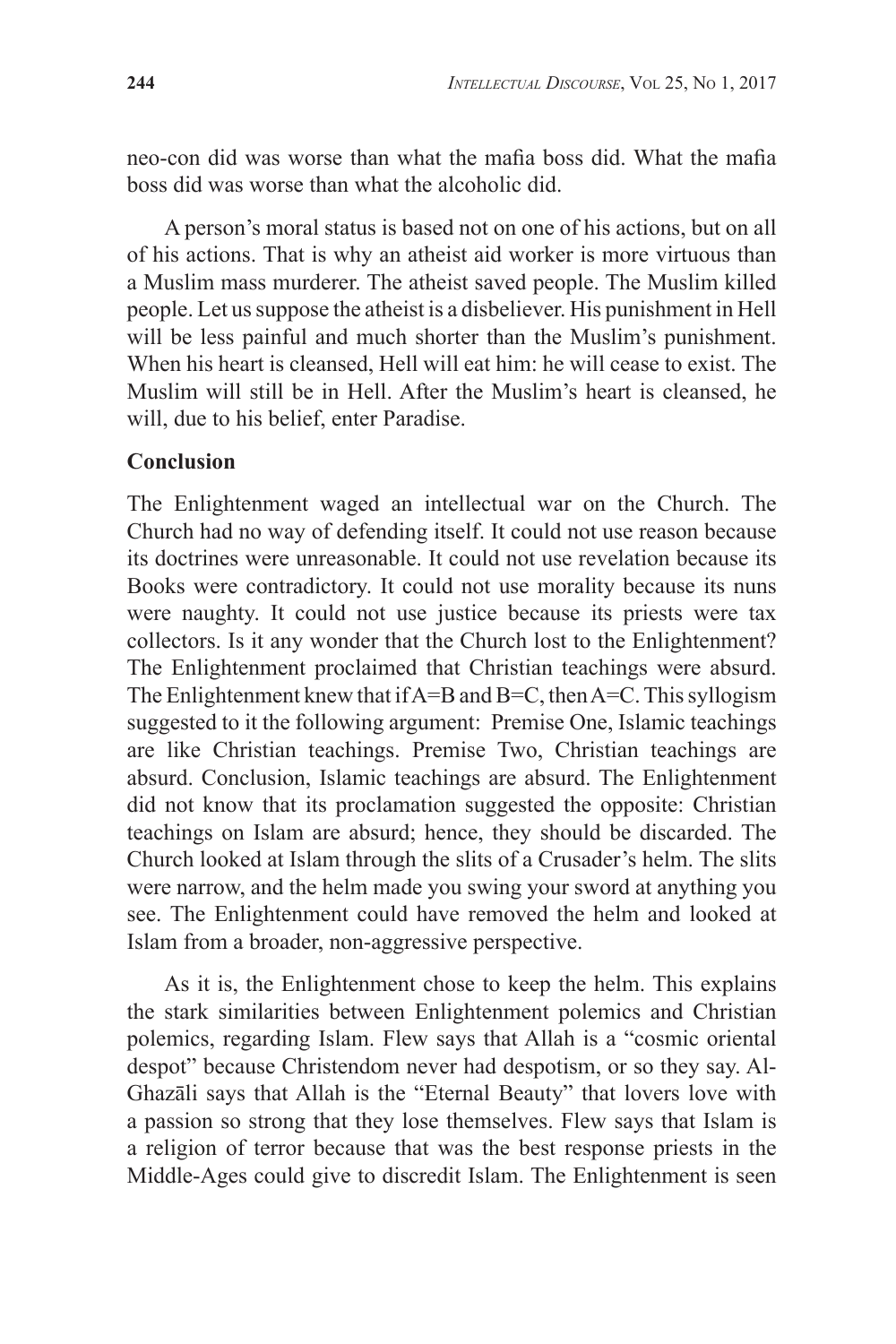as a radical change in human thought; it was not radical enough. It did not completely break away from the Church's influence.

Antony Flew, by all standards, was a first-class philosopher. *Theology and Falsification*, a refutation of Ayer's positivism, could only have been written by a sharp-minded man. Flew defended what he thought to be the truth with all his intellectual brilliance. He was called "the world's most notorious atheist". In 2004, he announced that he believed in God. His fellow atheists mocked him, but he did not change his stance. His sincerity to the truth would have made Socrates proud.

When it came to Islam, Flew was a different man. He knew that Islam was negligible, so he neglected to study it. He could not bring himself to discard the Enlightenment framework he had, a framework that is not enlightened at all.

#### **References**

- Abdel Haleem, M.A.S. (2010). *The Qur'an: A new translation*. Oxford: Oxford University Press.
- Abu Ya'lā . (2005). *Musnad abi Ya'lā*. Beirut: Dar El-Marefah.
- Beattie, James. (1805). *An essay on the nature and immutability of Truth, in opposition to sophistry and scepticism*. Edinburgh: Denham and Dick.
- Craig, W. L., & Sinclair, J. D. (2012). The kalam cosmological Argument. W. L. Craig, & J. P. Moreland (Eds.), *The Blackwell guide to natural theology*. Oxford: Wiley-Blackwell.
- Flew, Antony. (1994). The terrors of Islam. In P. Kurtz & T. J. Madigan (Eds.), *Challenges to the enlightenment: In defence of reason and science*. New York: Prometheus Books.
- al-Ghazāli, Abu Ḥāmid. (1964). *Mīzān al-'Amal*. Cairo: Dār al-Ma'ārif.
- al-Ghazāli, Abu Ḥāmid. (1990). *Mi'yār al-'Ilm fi al-Manṭiq*. Beirut: Dār al-Kutub al-'Ilmiya.
- al-Ghazāli, Abu Ḥāmid. (1994). *Al-Munqidh min al-Ḍalāl*. Damascus: Al-Hikma.
- al-Ghazāli, Abu Ḥāmid. (2002). *Iḥyā 'Ulūm al-Dīn*. Beirut: Dār al-Qalam.
- al-Ghazāli, Abu Ḥāmid. (2008). *Al-Iqtiṣād fi al-I'tiqād*. Jeddah: Dār al-Minhāj.
- Ibn 'Abd Rabba. (1953). *Al-'Iqd Al-Farīd*. Cairo: Muṭba'a Al-Istiqāma.
- Ibn Al-Jawzi. (1992). *Sifat al-Safwa*. Sana'a: Muasasa al-Kutub l-Thaqāfīya.